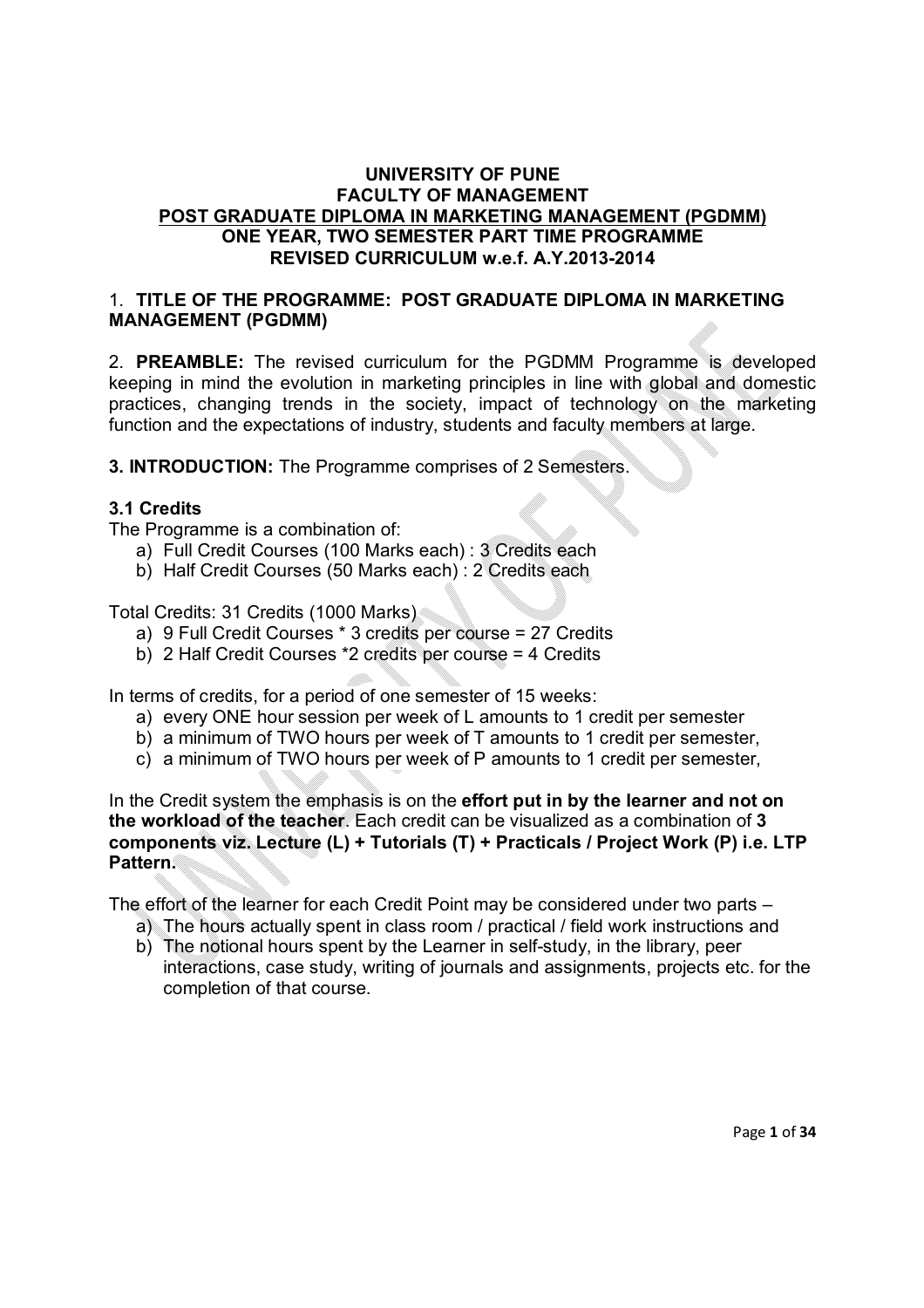*Teaching / learning sessions are to be interpreted in a broader perspective as follows:* 

- a) Teaching Learning Processes: Classroom sessions, Group Exercises, Seminars, Small Group Projects, etc.
- b) Evaluation: Tutorials, Class Tests, Presentations, Field work, Assignments, etc.

**3.2 Adoption of Credit and Grading System:** As per national and international trends, it is proposed to adopt the Credit and Grading System for the PGDMM programme.

### **Salient features of the grading system:**

- 1. Learners are placed in ability bands that represent a range of scores. These ability bands may vary according to the number of categories for the classification of the performance of the learners. This ability range may be designated with alphabetical letters called as GRADE.
- 2. The system of awarding grades would provide a more realistic picture of learner's ability than the prevailing marking system.
- 3. Grading is a far more satisfactory method than the numerical marking system as it reflects an individual learner's performance in the form of a certain level of achievement.
- 4. The Grading system ensures natural classification in qualitative terms rather than quantitative terms since it expresses a range /band of scores to which a learner belongs such as O,A,B,C,D,E & F
- 5. The award of grades provides a permanent record of the learner's growth and development that might be helpful for institutions of higher education for allocating seats for prospective employers.
- 6. Grading does not require making fine distinctions in performance when no such distinctions actually exist.
- 7. It is based on a realistic concept of 'errors of measurement'.
- 8. Grades are relatively free from extraneous factors like difficulty of the examination, examiner bias, nature of the subject being examined, etc.
- 9. Grades can be interpreted easily and directly and can be used to prepare an accurate 'profile' of a learner'

**Basics of Credit and Grading System:** Grading, is a method of reporting the result of a learner's performance subsequent to his evaluation. It involves a set of alphabets which are clearly defined and designated and uniformly understood by all the stake holders. A properly introduced grading system not only provides for a comparison of the learners' performance but it also indicates the quality of performance with respect to the amount of efforts put in and the amount of knowledge acquired at the end of the course by the learners.

It is proposed to use the **Indirect and Absolute Credit and Grade Point System for the PGDMM programme,** i.e. the assessment of individual Courses in the concerned examinations will be on the basis of marks, but the marks shall later be converted into Grades by some mechanism wherein the overall performance of the Learners can be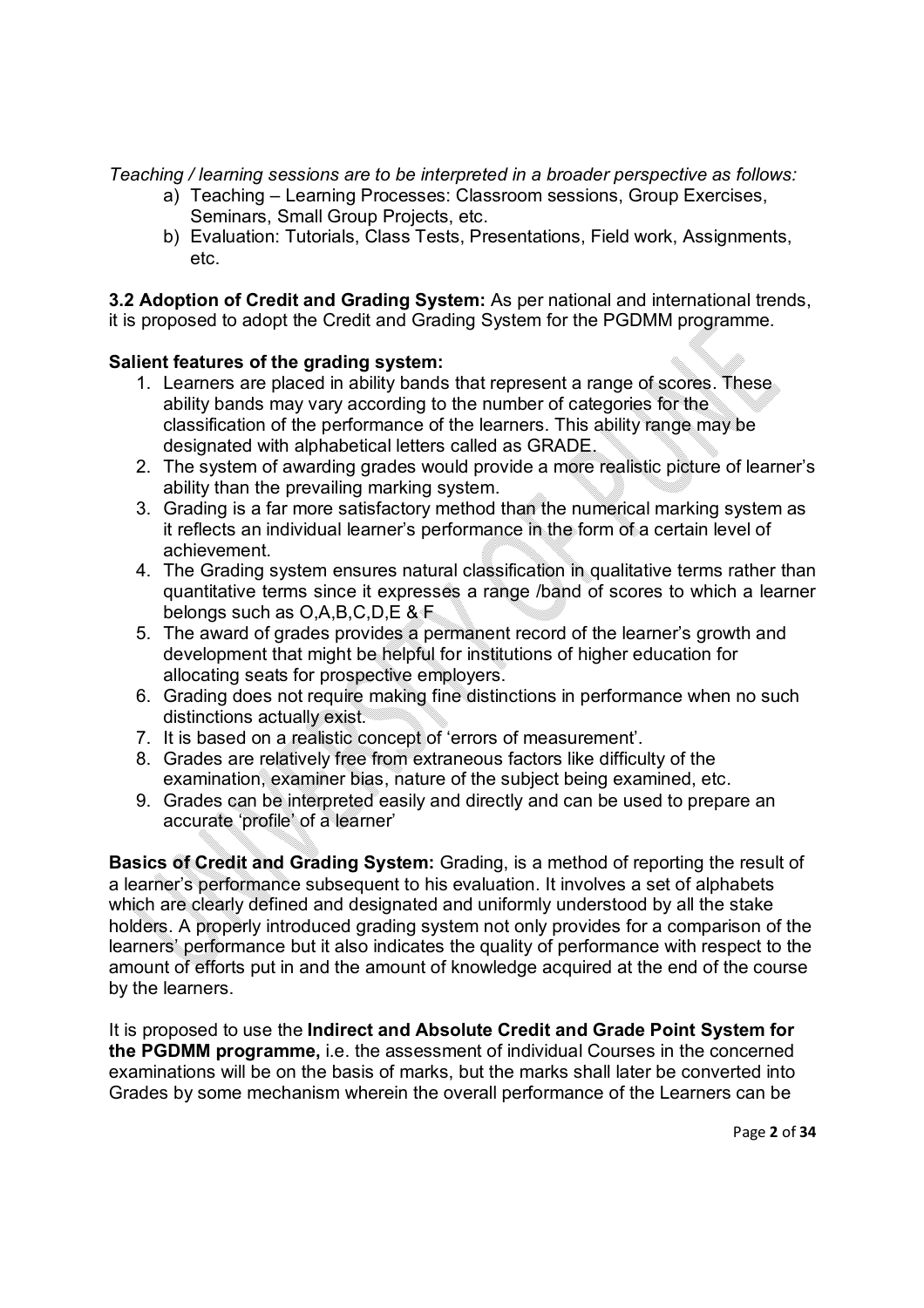reflected after considering the Credit Points for any given course. However, the **overall evaluation shall be designated in terms of Grade.**

**3.3 Session Duration:** Each teaching-learning, evaluation session shall be of 60 minutes.

**4. ELIGIBILITY:** A student seeking admission to this course must have the following qualifications:

- 1) Bachelor's degree of any statutory University or other recognized foreign university.
- 2) Any diploma awarded by Board of Technical Education of any State Government or Central Government (post SSC three years' Diploma with 2 years post Diploma experience or post HSC two years' Diploma with one year post Diploma experience)
- **5. EXAMINATION: Pattern of Examination:** The evaluation scheme comprises of:
	- a) University Evaluation (50 Marks)
	- b) Concurrent Evaluation (50 Marks)

**5.1 University Evaluation:** There shall be University evaluation for each full credit course as per the time table announced by the University. There shall be a Written Examination (subjective – concept plus case study / application oriented type) for 50 marks by the University for each Full Credit Course.

#### **5.1.2 Instructions to External Paper Setters / Chairman / Examiners**

For University evaluation (Written Examination – subjective type of 50 marks) of each full credit course the question pattern shall be as follows:

Question Paper Pattern:-

1) There shall be five questions each of 10 marks.

2) All questions shall be compulsory with internal choice within the questions.

3) A Question may be subdivided into sub-questions a, b, c… and the allocation of marks depends on the weightage of the topic.

Questions shall be set to assess knowledge acquired, standard application of knowledge, application of knowledge in new situations, critical evaluation of knowledge and the ability to synthesize knowledge. The question paper setter shall ensure that questions covering all skills are set. The question paper setter shall also submit a model answer and detailed scheme of evaluation along with the question paper.

*The duration of written examination shall be 2 hours. Students shall be provided a single answer sheet of 16 pages. They must ensure that their responses fit within the provided answer sheet. Additional supplements shall not be provided.*

**5.2 Concurrent Evaluation:** There shall be Concurrent evaluation for 50 marks for each full credit course. Half credit courses shall be evaluated for 50 marks through Concurrent evaluation. As a part of concurrent evaluation the students shall be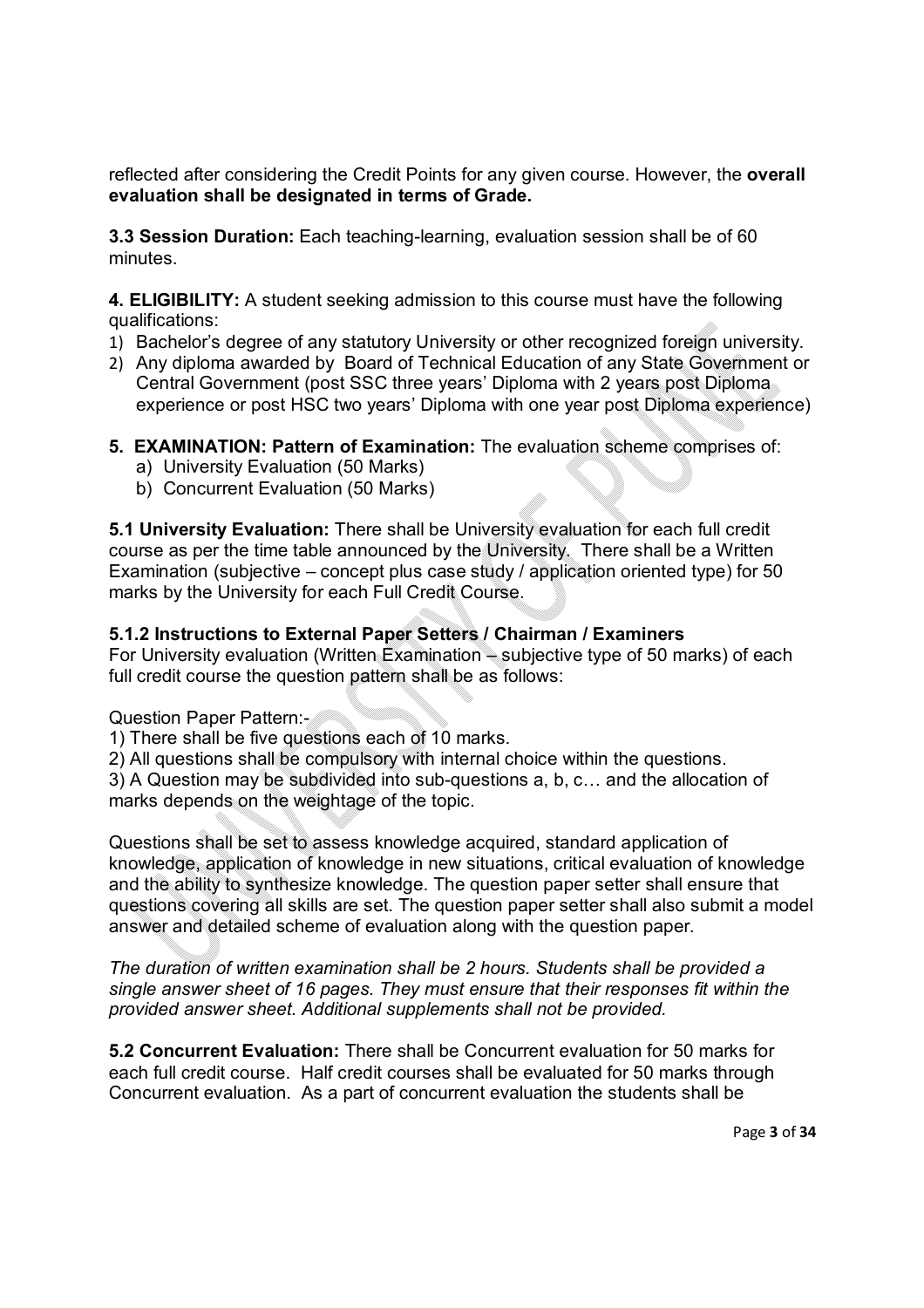*evaluated on a continuous basis* by the Institute to ensure that student learning takes place in a graded manner. *There shall be no University evaluation for half credit courses*.

Suggested components for Concurrent Evaluation (CE) are:

- 1. Case Study / Caselet / Situation Analysis (Group Activity or Individual Activity)
- 2. Class Test
- 3. Open Book Test
- 4. Field Visit / Study tour and report of the same
- 5. Small Group Project & Internal Viva-Voce
- 6. Learning Diary
- 7. Scrap Book
- 8. Group Discussion
- 9. Role Play / Story Telling
- 10.Individual Term Paper / Thematic Presentation
- 11.Written Home Assignment
- 12.Industry Analysis (Group Activity or Individual Activity)
- 13.Literature Review / Book Review
- 14.Model Development / Simulation Exercises (Group Activity or Individual Activity)
- 15.In-depth Viva
- 16.Quiz

Detailed record of the Concurrent Evaluation shall be maintained by the Institute. The same shall be made available to the University, on demand. Marks for the concurrent evaluation must be communicated by the Institute to the University before the commencement of relevant Semester Examination.

**5.3 Project:** During the Second Semester each student shall undertake a *Project*. The student shall submit a written structured report based on work done during this period.

Project may be research project – based on primary / secondary data or may be an operational assignment involving working by the student on a given task / assignment / project / etc. in an organization / industry.

Since most students enrolled for the PGDMM Programme are expected to be working students, such working students may complete the Project at their workplace.

The report should be well documented and supported by –

- 1. Executive Summary
- 2. Organizational profile
- 3. Outline of the problem/task undertaken
- 4. Research methodology & data analysis (in case of research projects)
- 5. Relevant activity charts, tables, graphs, diagrams,
- 6. Learning of the student through the project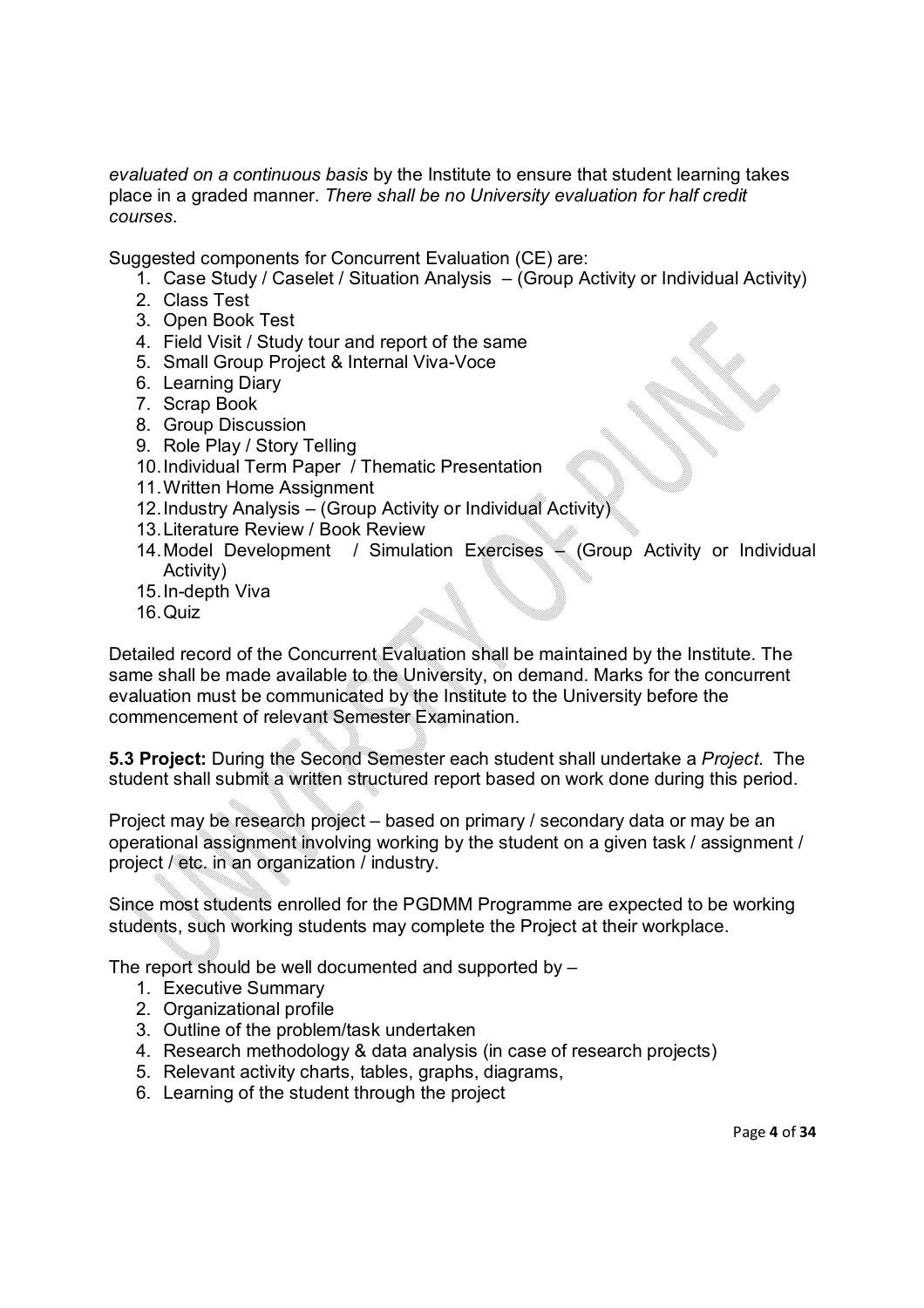- 7. Contribution to the host organization
- 8. References in appropriate styles.

The report should reflect the nature and quantum of work undertaken by the student. *The learning outcomes and utility to the organization must be specifically highlighted.* The completion of the Project shall be certified by the Faculty Guide & approved by the Director of the Institute. The external organization (Corporate / NGO/ SME/ etc.) shall also certify the Project work.

The student shall submit **TWO hard copies & one soft copy (CD)** of the project report before 31<sup>st</sup> March in Sem IV.

*In the interest of environmental considerations, students are encouraged to print their project reports on both faces of the paper.*

There shall be an external viva-voce for the Project for 100 marks. The examiner's panel for the same shall include one external faculty member nominated by the University and one internal faculty member nominated by the Director.

The External viva-voce panel shall evaluate the project based on:

- 1. Actual work undertaken by the student
- 2. Student's understanding of the organization and business environment
- 3. Outcome of the project
- 4. Utility of the project to the organization
- 5. Basic analytical capabilities

Copies of Project report and records of evaluation shall be maintained by the Institute for a period of 3 academic years.

**5.4 Standard of Passing:** Every candidate must secure at least Grade E in Concurrent Evaluation as well as University Examination as separate heads of passing for each course.

### **Diploma Requirements:**

- a) **Earned Credits:** The Diploma requirements for the PGDMM Programme is completion of 31 earned credits.
- b) **Final Grade Point Requirement:** A student must obtain the Final Grade Point of a minimum of 00.50 to be eligible for the award of the PGDMM diploma.

**5.4.1 Conversion of Marks to Grade Points & Grades:** The marks shall be converted to grade points and grades using Table I below.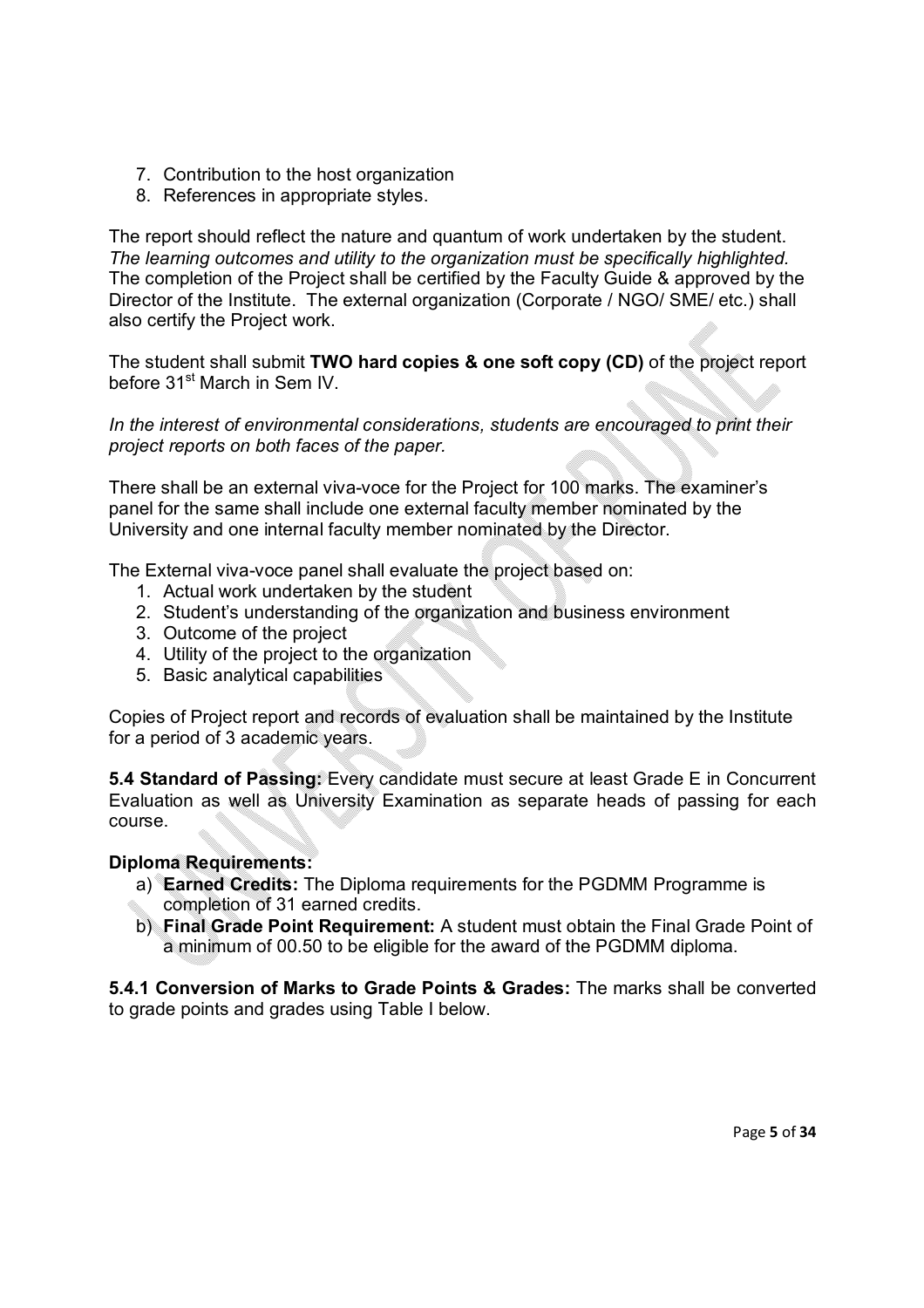| Sr. No.         | <b>Marks</b>      | Grade               | <b>Grade Point</b> |
|-----------------|-------------------|---------------------|--------------------|
|                 | $100 - 75$        | O - Outstanding     | 06                 |
|                 | $74 - 65$         | A - Very Good       | 05                 |
| 3               | 64 - 55           | $B - Good$          | 04                 |
|                 | $54 - 50$         | $C - Average$       | 03                 |
| $5\phantom{.0}$ | $\frac{49-45}{x}$ | $D - S$ atisfactory | 02                 |
| 6               | $44 - 40$         | $E - Pass$          | 01                 |
|                 | $39 - 0$          | $F - Fail$          | 00                 |

### **Table I: Points Grading System**

The description of the final grades shall be as follows:

### **O: Outstanding (Excellent Analysis of the topic - 75% and above)**

Accurate knowledge of the primary material, wide range of reading, logical development of ideas, originality in approaching the subject. Neat and systematic organization of content, elegant and lucid style.

### **A: Very Good (Excellent Analysis of the topic - 65 to 74 %)**

Accurate knowledge of the primary material, acquaintance with seminal publications, logical development of ideas. Neat and systematic organization of content, effective and clear expression.

### **B : Good (Good Analysis and treatment of the topic - 55 to 64 %)**

Basic knowledge of the primary material, logical development of ideas. Neat and systematic organization of content, effective and clear expression.

#### **C : Average (Some important points covered – 50 to 54%)**

Basic knowledge of the primary material, logical development of ideas. Neat and systematic organization of content, good language or clear expression.

#### **D: Satisfactory (Some points discussed – 45 to 49%)**

Basic knowledge of the primary material, some organization of content, acceptable language or expression.

#### **E: Pass (Any two of the above – 40 to 44%)**

#### **F: Fail (None of the above – 0 to 39%)**

### **The performance of a student will be evaluated in terms of two indices, viz.**

- a) *Semester Grade Point Average (SGPA)* which is the Grade Point Average for a semester
- b) *Cumulative Grade Point Average (CGPA)* which is the Grade Point Average for all the completed semesters at any point in time.

**Semester Grade Point Average (SGPA):** At the end of each semester, SGPA is calculated as the weighted average of GPI of all courses in the current semester in which the student has passed, the weights being the credit values of respective courses.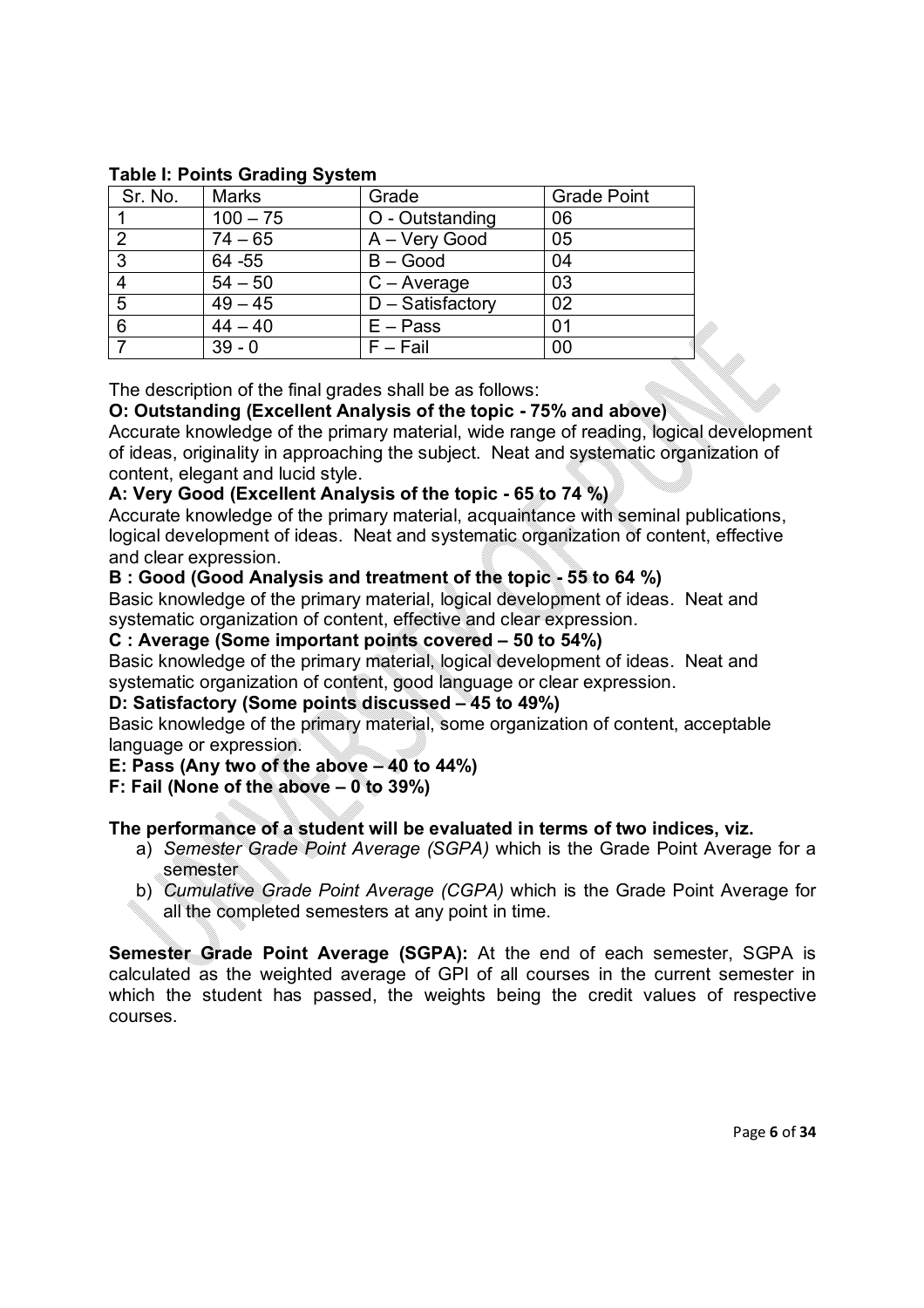**SGPA =** Grade Points divided by the summation of Credits of all Courses.

$$
\Sigma \, \{C^* \, GPI\}
$$

SGPA = ---------------------- for a semester.

$$
\sum_{i=1}^{n} C_i
$$

Where GPI is the Grade and C is credit for the respective Course.

**Cumulative Grade Point Average (CGPA):** Cumulative Grade Point Average (CGPA) is the grade point average for all completed semesters. CGPA is calculated as the weighted average of all GPI of all courses in which the student has passed up to the current semester.

### **Cumulative Grade Point Average (CGPA) for the Entire Course**

 ∑ {C \* GPI} ∑C

for all semesters taken together.

Where GPI is the Grade and C is credit for the respective Course.

### IMPORTANT NOTE:

If a student secures F grade in either or both of Concurrent Evaluation or University Evaluation for a particular course his /her credits earned for that course shall be ZERO.

**5.5 Scaling Down of Concurrent Evaluation Scores:** The marks obtained by the student for the Concurrent Evaluation components conducted by the Institute, in the Full Credit Courses, in Sem I and Sem II, shall be scaled down, to the required extent, if such percentage of marks are more than 20% of the marks scored in the University Examination for the respective course.

The marks obtained by the student in Half Credit Courses are not subject to scaling down.

**5.6 Attendance:** The student must meet the requirement of 75% attendance per semester per course for granting the term. The Director shall have the right to withhold the student from appearing for examination of a specific course if the above requirement is not fulfilled.

**5.7 ATKT Rules:** Candidate has to earn credits for a course in not more than 4 attempts. Admission for the PGDMM Programme shall be valid for 3 Academic Years.

**5.8 Award of Grade Cards:** The University of Pune under its seal shall issue to the students a grade card on completion of each semester. The final Grade Card issued at the end of the final semester shall contain the details of all courses taken during the entire programme for obtaining the degree.

**Final Grades:** After calculating the SGPA for an individual semester and the CGPA for entire programme, the value shall be matched with the grade in the Final Grade Points

Page **7** of **34**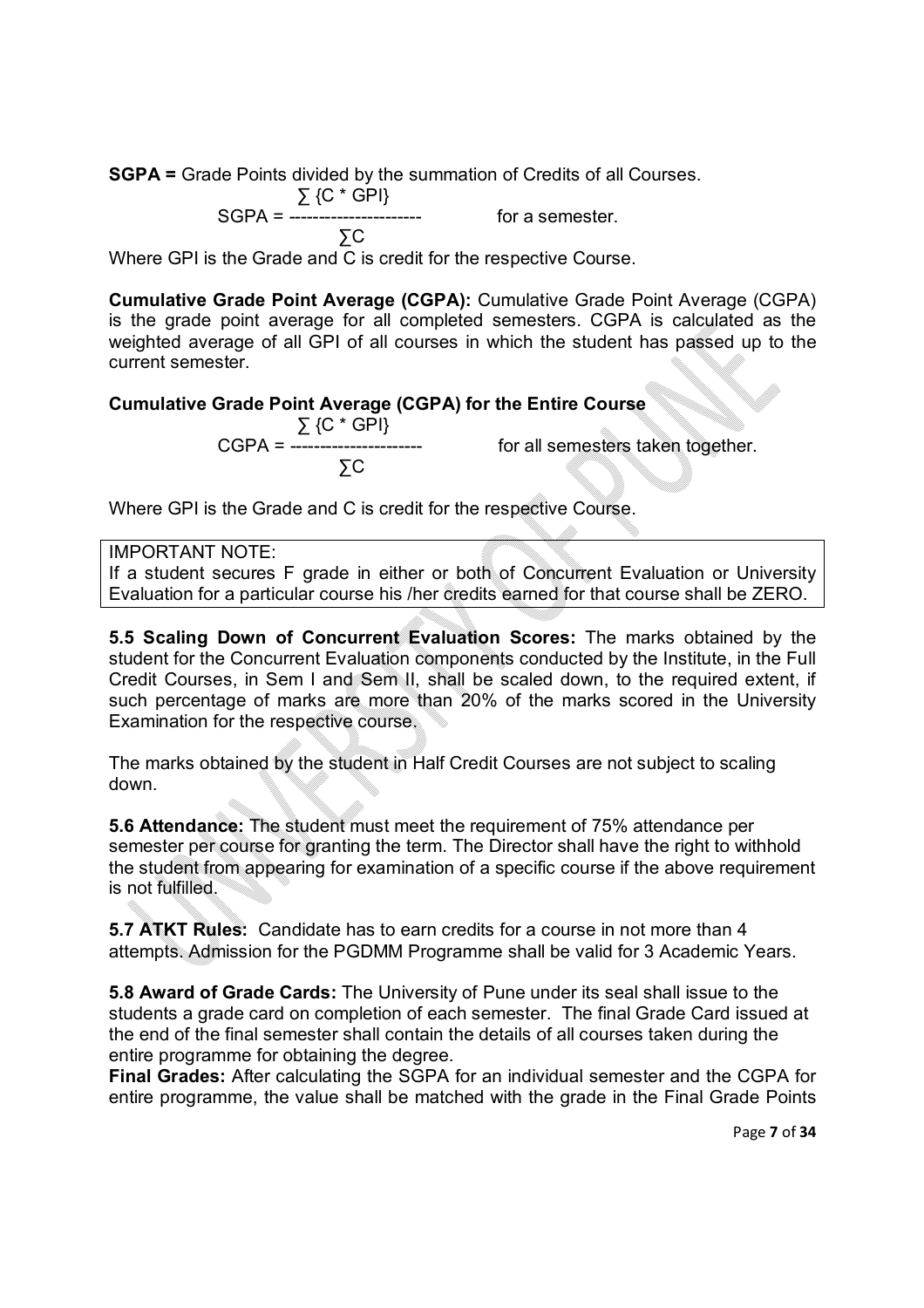Table (as per Table II) and expressed as a single designated GRADE such as O, A, B, C,D,E,F.

| Sr. No.        | <b>Grade Points</b> | Grade               |
|----------------|---------------------|---------------------|
| 1              | 05.00 to 6.00       | O - Outstanding     |
| 2              | 04.50 to 04.99      | A - Very Good       |
| $\mathbf{3}$   | 03.50 to 04.49      | $B - Good$          |
| 4              | 02.50 to 03.49      | $C - Average$       |
| 5              | 01.50 to 02.49      | $D - S$ atisfactory |
| 6              | 00.50 to 01.49      | $E - Pass$          |
| $\overline{7}$ | 00.00 to 00.49      | $F - Fail$          |

### **Table II: Final Grade Points**

A student who secures grade E or above in a course is said to have completed /earned the credits assigned to the course. A student who has completed the minimum required 31 credits for the PGDMM programme shall be declared to have completed the programme.

#### NOTE:

The Grade Card for the final semester shall indicate the following, amongst other details:

- a) Grades for concurrent and university evaluation, separately, for all courses offered by the student during the entire programme along with the grade for the total score.
- b) SGPA for each semester.
- c) CGPA for final semester.
- d) Total Marks Scored out of Maximum Marks for the entire programme, with break-up of Marks Scored in Concurrent Evaluation and University Evaluation.
- e) Marks scored shall not be recorded on the Grade Card for intermediate semesters.
- f) The grade card shall also show the 7 point scale and the formula to convert GPI, SGPA, and/or CGPA to percent marks.
- g) The final GPA shall not be printed unless the student earns the minimum 31 credits required for earning the PGDMM diploma.
- h) B Grade is equivalent to atleast 55% marks.
- $i)$  If the GPA is higher than the indicated upper limit in the three decimal digit, then the student may be awarded higher final grade e.g. a student getting a GPA of 4.492 may be awarded grade A.

**5.9 External Students:** There is no provision of external students.

**5.10 Verification / Revaluation:** Students can avail the verification / revaluation facility as per the prevailing policy, guidelines and norms of the University of Pune.

### **6. STRUCTURE OF THE PROGRAMME**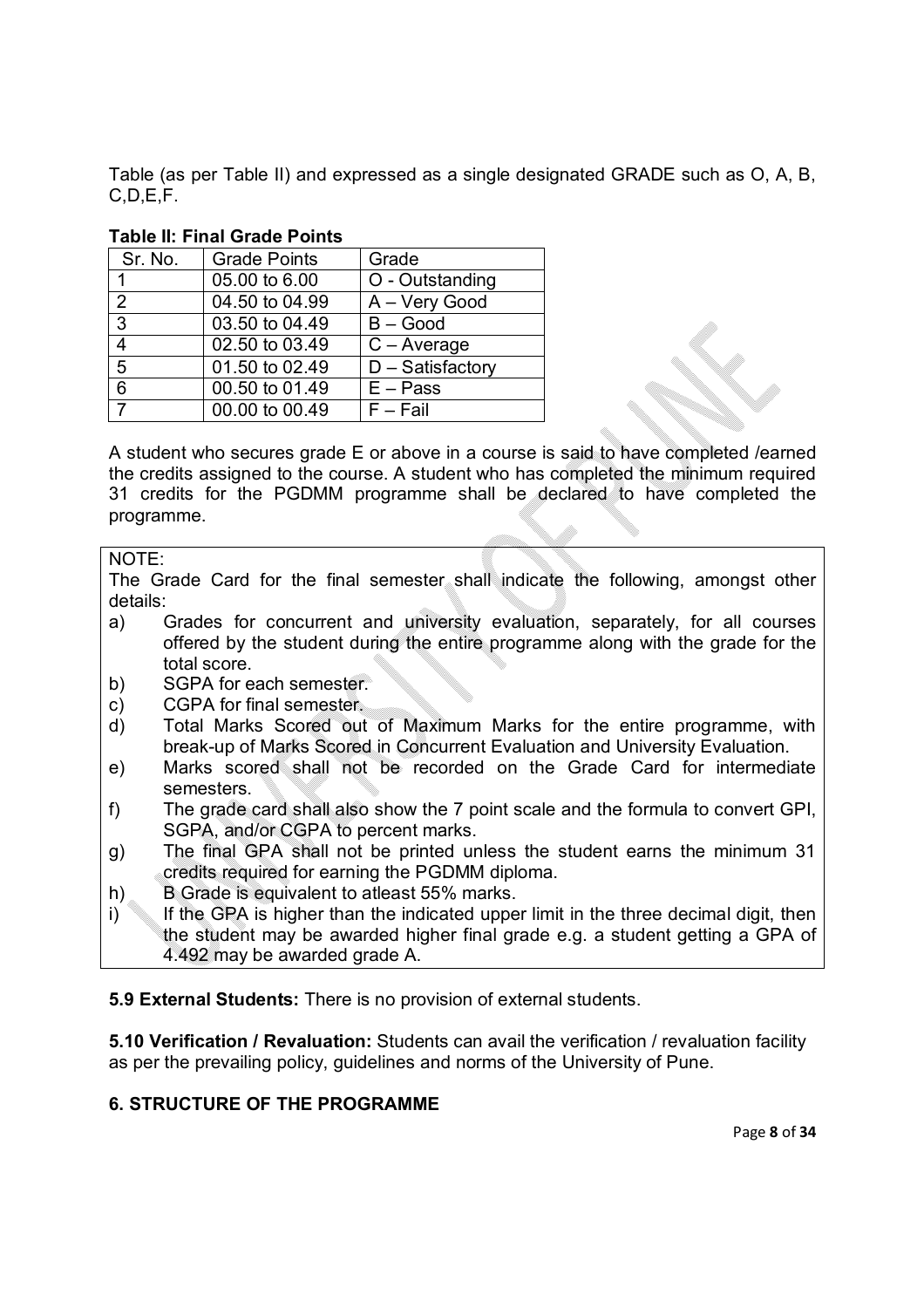The programme is a combination of:

- a) Full Credit Courses (100 Marks each) : 3 Credits each
- b) Half Credit Courses (50 Marks each) : 2 Credits each

### **Spread of Full & Half Credit Courses:**

| Semester |            | Full Credit Courses (100   Half Credit Courses (50   Total Courses (C |           |  |
|----------|------------|-----------------------------------------------------------------------|-----------|--|
|          | Marks) (A) | Marks) (B)                                                            | $= A + B$ |  |
|          |            |                                                                       |           |  |
|          |            |                                                                       |           |  |
| Total    |            |                                                                       |           |  |

The programme has 9 Full Credit Courses (100 Marks each) and of 3 Credits each. The programme has 2 Half Credit Courses (50 Marks each) and of 2 Credits each. Thus the entire programme has 11 Courses of 31 credits in all.

#### **6.1 Programme Structure for Post Graduate Diploma in Marketing Management (PGDMM)**  $\mathcal{A}^{\mathcal{A}}$

| Semester I |                                           |             |                   |       |                |  |
|------------|-------------------------------------------|-------------|-------------------|-------|----------------|--|
| Course     |                                           | Concurrent  | <b>University</b> |       |                |  |
| Code       | Course                                    | Evaluation  | Evaluation        | Total | <b>Credits</b> |  |
| 101        | <b>Marketing Management</b>               | 50          | 50                | 100   | 3              |  |
| 102        | <b>Marketing Research</b>                 | 50          | 50                | 100   | 3              |  |
| 103        | <b>Consumer Behaviour</b>                 | 50          | 50                | 100   | 3              |  |
| 104        | Integrated<br>Marketing<br>Communications | 50          | 50                | 100   | 3              |  |
| 105        | <b>Business Communication</b>             | 50          | 0                 | 50    | $\overline{2}$ |  |
| 106        | <b>MS Office and Advance</b><br>Excel     | 50          | 0                 | 50    | $\overline{2}$ |  |
|            | <b>TOTAL</b>                              | 300         | 200               | 500   | 16             |  |
|            |                                           |             |                   |       |                |  |
|            |                                           | Semester II |                   |       |                |  |
| Course     |                                           | Concurrent  | <b>University</b> |       |                |  |
| Code       | Course                                    | Evaluation  | Evaluation        | Total | Credits        |  |
| 201        | <b>Services Marketing</b>                 | 50          | 50                | 100   | 3              |  |
|            | <b>Sales and Distribution</b>             |             |                   |       |                |  |
| 202        | Management                                | 50          | 50                | 100   | 3              |  |
|            | <b>Customer Relationship</b>              |             |                   |       |                |  |
| 203        | Management                                | 50          | 50                | 100   | 3              |  |
|            | <b>Strategic Brand</b>                    |             |                   |       |                |  |
| 204        | Management                                | 50          | 50                | 100   | 3              |  |
| 205        | Project                                   | 00          | 100               | 100   | 3              |  |
|            | <b>TOTAL</b>                              | 200         | 300               | 500   | 15             |  |

**6.2 Medium of Instruction:** The medium of Instruction & Evaluation shall be English.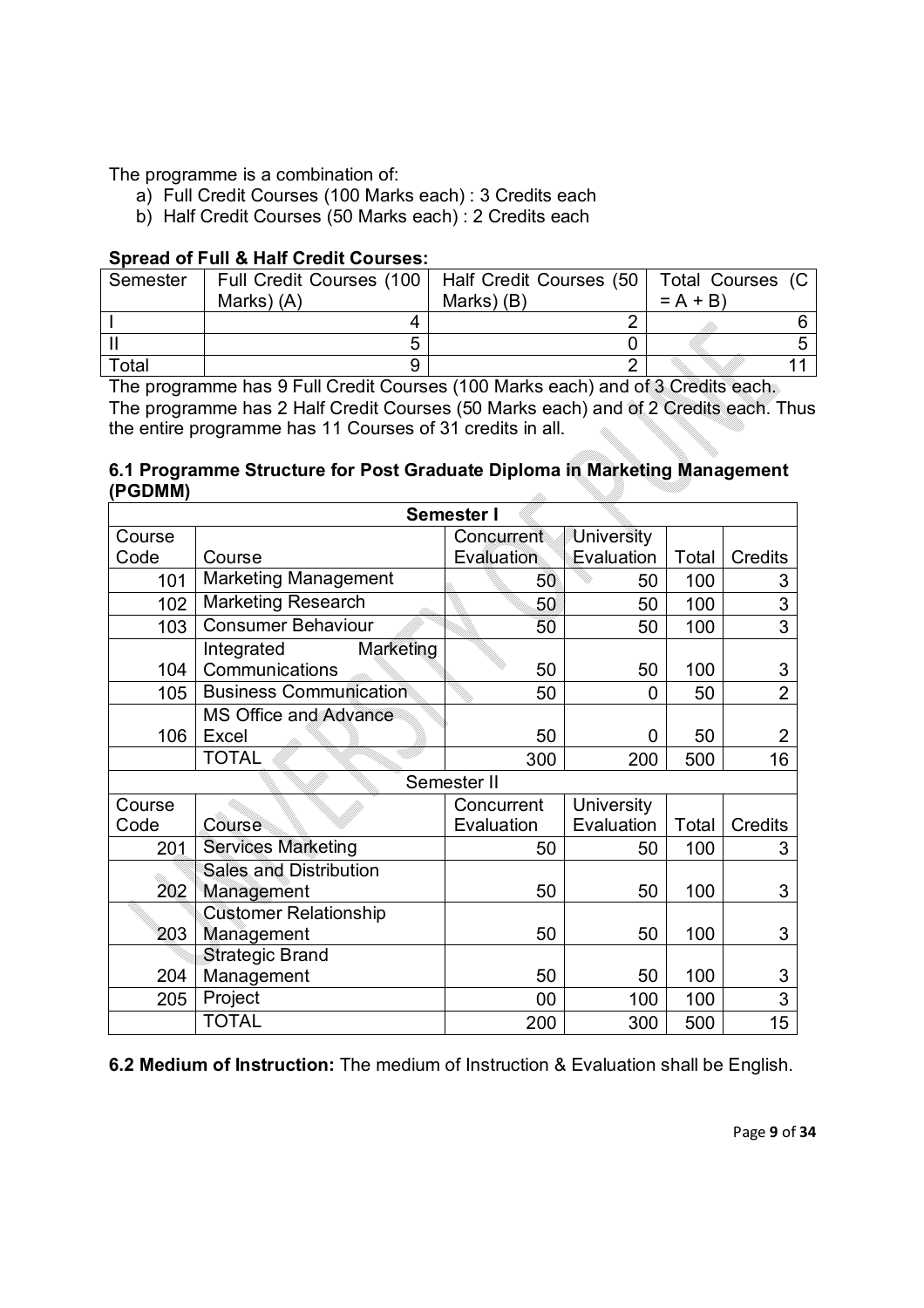## **7. EQUIVALENCE OF PREVIOUS SYLLABUS WITH THE REVISED SYLLABUS:** The

equivalence of the previous syllabus with the revised syllabus is provided below.

|     | <b>Existing Pattern</b>          |     | <b>Revised Pattern</b>            |
|-----|----------------------------------|-----|-----------------------------------|
|     | <b>SEMESTER I</b>                |     |                                   |
| 101 | <b>Basics of Marketing</b>       | 101 | <b>Marketing Management</b>       |
| 102 | Sales Management & Personal      | 202 | <b>Sales and Distribution</b>     |
|     | Selling                          |     | Management                        |
| 103 | Laws Relating To Marketing       | 103 | <b>Consumer Behaviour</b>         |
| 104 | <b>Communication Skills</b>      | 105 | <b>Business Communication</b>     |
| 105 | <b>Research Methodology</b>      | 102 | <b>Marketing Research</b>         |
|     | <b>SEMESTER II</b>               |     |                                   |
| 201 | Retail & Distribution Management | 203 | <b>Customer Relationship</b>      |
|     |                                  |     | Management                        |
| 202 | <b>Integrated Marketing</b>      | 104 | <b>Integrated Marketing</b>       |
|     | Communication                    |     | Communications                    |
| 203 | <b>Services Marketing</b>        | 201 | <b>Services Marketing</b>         |
| 204 | <b>Principles of Management</b>  | 204 | <b>Strategic Brand Management</b> |
| 205 | <b>Project Report</b>            | 205 | Project                           |

**8. UNIVERSITY TERMS:** The dates for the commencement and conclusion of the first and the second term shall be as determined by the University Authorities. The terms can be kept only by duly admitted students. The present relevant ordinances pertaining to grant of terms will be applicable.

**9. COURSE WISE DETAILED SYLLABUS:** Course wise detailed syllabus along with recommended text books, reference books, websites, journals, etc. is provided in Annexure I.

*Note:* 

- *1. In the detailed syllabus, the Number of Sessions mentioned against each unit are indicative and not prescriptive.*
- *2. Faculty members and students should refer to the latest edition of the relevant books, wherever such latest editions are available.*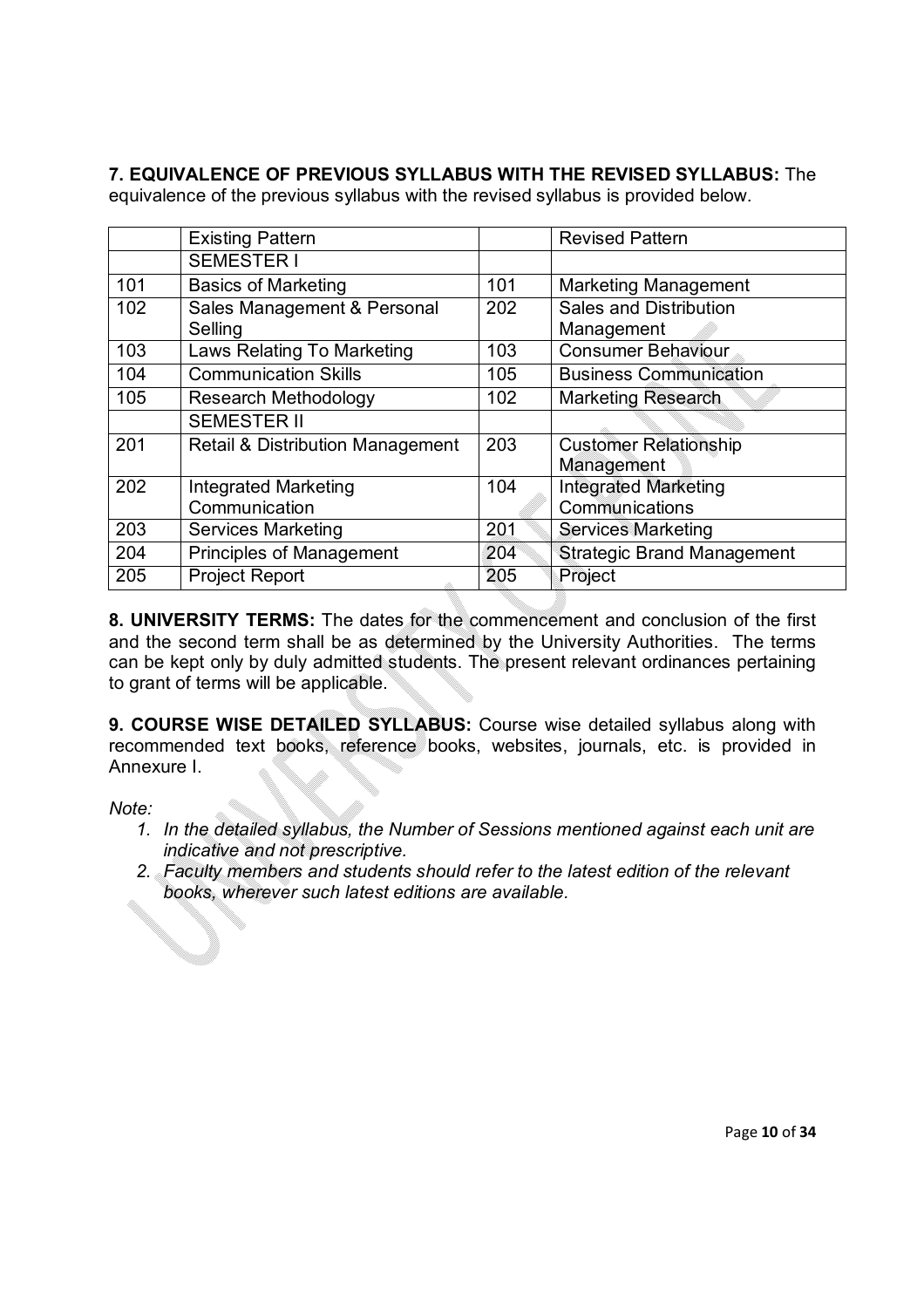## ANNEXURE I

| Semester      |     | Credits                     |                           |
|---------------|-----|-----------------------------|---------------------------|
| l Course Code | 101 | Course Type                 | <b>Full Credit Course</b> |
| Course Title  |     | <b>Marketing Management</b> |                           |

|                              |           | <b>Course Objectives:</b>                                                                                                                                                                                                                                                                                                                                                                                                                                              |                                               |
|------------------------------|-----------|------------------------------------------------------------------------------------------------------------------------------------------------------------------------------------------------------------------------------------------------------------------------------------------------------------------------------------------------------------------------------------------------------------------------------------------------------------------------|-----------------------------------------------|
| 1                            |           | To create awareness about basic Marketing concepts                                                                                                                                                                                                                                                                                                                                                                                                                     |                                               |
| $\overline{2}$               | time      | To make the students understand the application of marketing concepts in real                                                                                                                                                                                                                                                                                                                                                                                          |                                               |
| 3                            | making    | To help the learner the comprehend the marketing situation for effective decision                                                                                                                                                                                                                                                                                                                                                                                      |                                               |
|                              | Syllabus: |                                                                                                                                                                                                                                                                                                                                                                                                                                                                        |                                               |
| <b>Unit</b><br><b>Number</b> |           | <b>Contents</b>                                                                                                                                                                                                                                                                                                                                                                                                                                                        | <b>Number</b><br><b>of</b><br><b>Sessions</b> |
| 1                            |           | <b>Marketing Concepts And Applications:</b><br><b>Introduction to Marketing - Nature and scope of marketing, the</b><br>core concepts of marketing. Company orientation towards market<br>Production-Product-Selling-Marketing-Societal<br>place-<br>concept,<br>holistic concept,<br>Marketing of services - Nature and characteristics of service,<br>classification of services, importance of marketing in service<br>sector, and the future of service marketing. | 8                                             |
| $\overline{2}$               |           | <b>Marketing Planning &amp; Environment:</b><br>Marketing planning process.<br>Planning of marketing mix - what is marketing mix? Elements of<br>marketing mix, The place of marketing mix in marketing planning.<br>The changing marketing environment - Analyzing needs and<br>trends in Macro Environment, Economic Environment, Technical<br>Political<br>Environment,<br>Environment<br>Socio-cultural<br>and<br>Environment.                                     | 8                                             |
| 3                            |           | <b>Understanding the Consumer:</b><br><b>Determinants of consumer behaviour</b> – Meaning and definition<br>of consumer behaviour, importance, factors influencing consumer<br>behaviour, buying process.<br>Marketing segmentation - Meaning and concept, benefits of<br>segmentation, Basis of segmentation, Selection of segments,<br>Market segmentation strategies, Target marketing,<br>Product<br>positioning.                                                  | 8                                             |
| $\overline{4}$               |           | <b>Product Management:</b><br>Product life cycle concept, marketing mix at different stages.<br>New product development and strategy. Stages in New Product<br>Development.<br><b>Product decision and strategies</b> - What is product? Types of                                                                                                                                                                                                                      | 8                                             |

Page **11** of **34**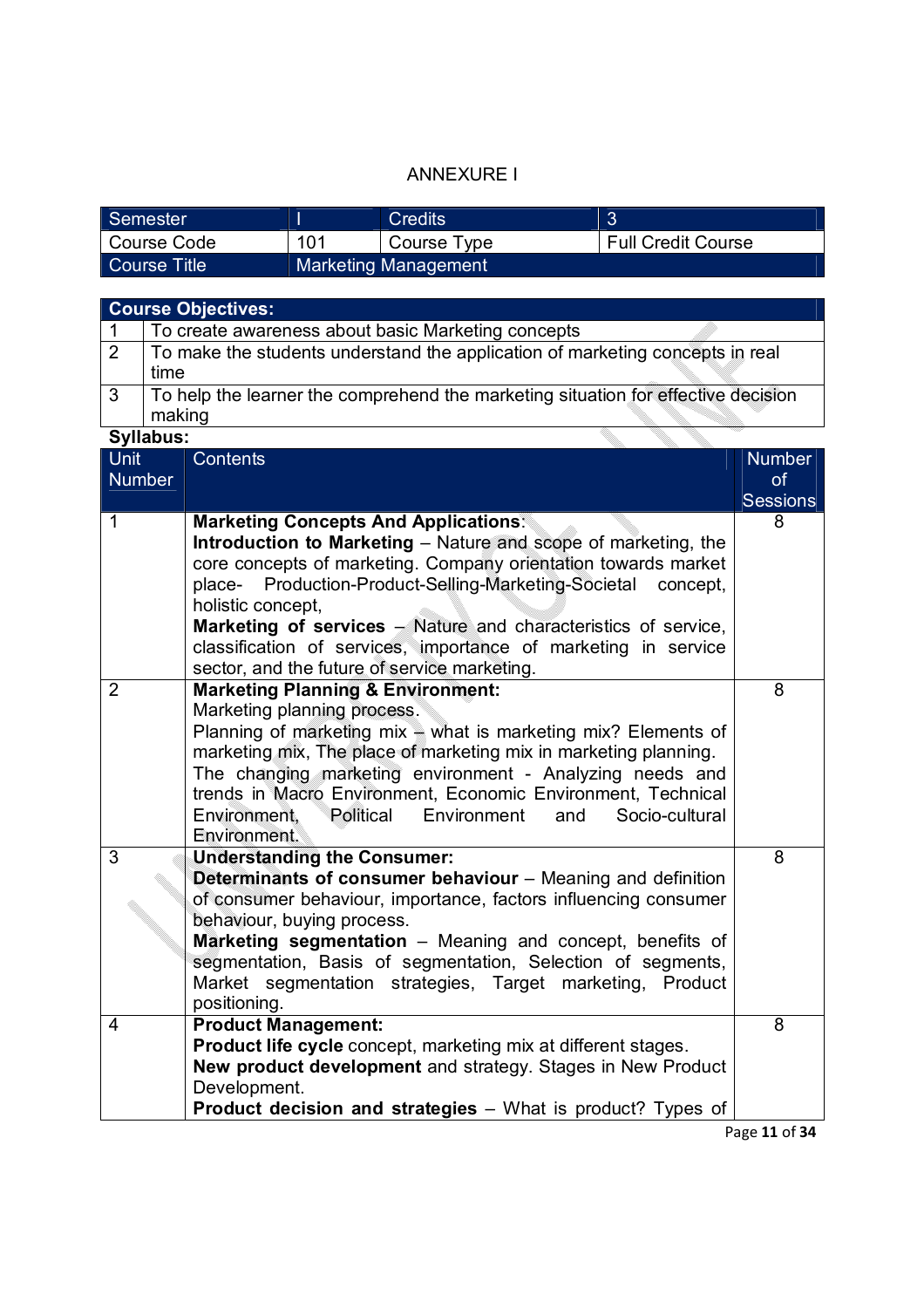| <b>Pricing And Promotion And Distribution Strategy:</b><br>5<br>8<br>Policies and practices - Pricing methods, objectives, price<br>determination policies.<br>Marketing communications- The promotion mix, Advertising<br>and Publicity $-5$ M's of advertising management.<br>Personal selling and sales promotion - Personal selling -<br>nature, process, importance, Sales promotion – nature and<br>importance, techniques.<br>Importance of channels of distribution, Alternative channel of<br>distribution, selecting appropriate channels. | products, product mix decisions, product line decisions.<br>Branding and packaging decisions - Brand name and<br>trademark, branding decisions, advantages and disadvantages of<br>branding, Pack, Packing, and packaging, features and functions of<br>packaging. |  |
|------------------------------------------------------------------------------------------------------------------------------------------------------------------------------------------------------------------------------------------------------------------------------------------------------------------------------------------------------------------------------------------------------------------------------------------------------------------------------------------------------------------------------------------------------|--------------------------------------------------------------------------------------------------------------------------------------------------------------------------------------------------------------------------------------------------------------------|--|
|                                                                                                                                                                                                                                                                                                                                                                                                                                                                                                                                                      |                                                                                                                                                                                                                                                                    |  |

|               | <b>Learning Resources:</b> |                                                                           |
|---------------|----------------------------|---------------------------------------------------------------------------|
|               | <b>Text Books</b>          | Marketing Management (Analysis, Planning, Implementation and              |
|               |                            | Control) - Philip Kotler                                                  |
|               |                            | Marketing Management - S.A. Sherlekar                                     |
|               |                            | Service Marketing - S.M.Zha                                               |
| $\mathcal{P}$ | Reference                  | Marketing Management - Rajan Saxena                                       |
|               | <b>Books</b>               | Marketing Management - Arun Kumar, 2 <sup>nd</sup> Ed., Vikas Publication |
|               |                            | Marketing Management, SHH Kazmi, Excel books                              |
| 3             | Supplementary              | Fundamental of Marketing - William J. Stanton and others.                 |
|               | Reading                    | Marketing Management - V.S.Ramaswamy and S.Namakumari                     |
|               | Material                   |                                                                           |
| 4             | Websites                   | www.pearsoned.co.in                                                       |
|               |                            | www.tatamcgrawhill.com                                                    |
|               |                            | www.agencyfaq.com                                                         |
| 5             | Journals                   | The IUP Journal of Marketing Management                                   |
|               |                            | <b>Harvard Business Review</b>                                            |

ر<br>پ S.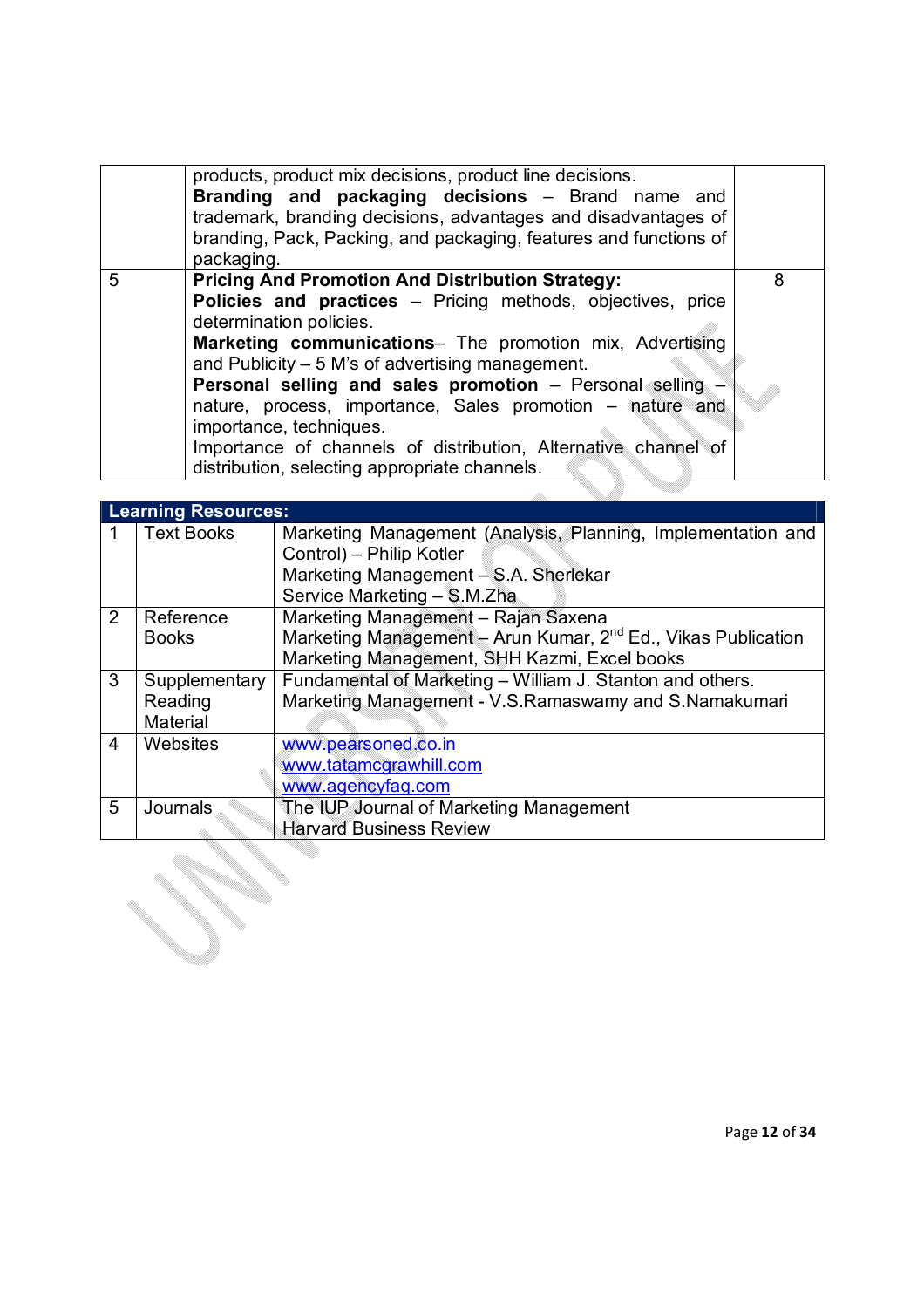| Semester     |                           | Credits     |                           |
|--------------|---------------------------|-------------|---------------------------|
| Course Code  | 102                       | Course Type | <b>Full Credit Course</b> |
| Course Title | <b>Marketing Research</b> |             |                           |

|                | <b>Course Objectives:</b>                                                             |
|----------------|---------------------------------------------------------------------------------------|
|                | To create awareness of Research Methodology basic concepts                            |
| $\overline{2}$ | To create familiarity among learners about statistical tools application in Marketing |
|                | research.                                                                             |
|                |                                                                                       |

| Unit<br><b>Number</b> | <b>Contents</b>                                                                                                                 | <b>Number</b><br>0f<br><b>Sessions</b> |
|-----------------------|---------------------------------------------------------------------------------------------------------------------------------|----------------------------------------|
|                       | Introduction to Market Research, Types of Research – Basic &                                                                    | 8                                      |
| 1                     | Applied, Nature, Scope, Objectives, Importance & Limitations of<br>Market Research.                                             |                                        |
|                       | Market Research Techniques. National readership survey, Retail                                                                  | 8                                      |
| $\overline{2}$        | Store Audit, Consumer Panels, Test Marketing, Research in<br>Advertising Decisions, Marketing Audit, Data Base Marketing, Focus |                                        |
|                       | Group Interviews. Use of Internet in Marketing Research.                                                                        |                                        |
|                       | Questionnaire design and drafting. Scaling techniques like Nominal,                                                             | 8                                      |
| 3                     | Ordinal, Interval, Ratio, Perceptual Map, Semantic Differential,                                                                |                                        |
|                       | Likert, Rating & Ranking Scales.                                                                                                |                                        |
|                       | Data Analysis - Use of Diagrams and Graphs. Use of various                                                                      | 8                                      |
| 4                     | statistical tools – descriptive and inference statistics. Regression,                                                           |                                        |
|                       | multiple regression, chi square test. Statistical hypothesis testing                                                            |                                        |
|                       | tools. Multivariate analysis.                                                                                                   |                                        |
|                       | Use of statistical software like MSEXCEL, SPSS, SAS, MINITAB.                                                                   |                                        |
|                       | Setting up & Implementation of Marketing Research Project. Steps in                                                             | 8                                      |
| 5                     | formulating Market Research Projects, One live marketing project                                                                |                                        |
|                       | to be discussed (Field visit and use of computer recommended)                                                                   |                                        |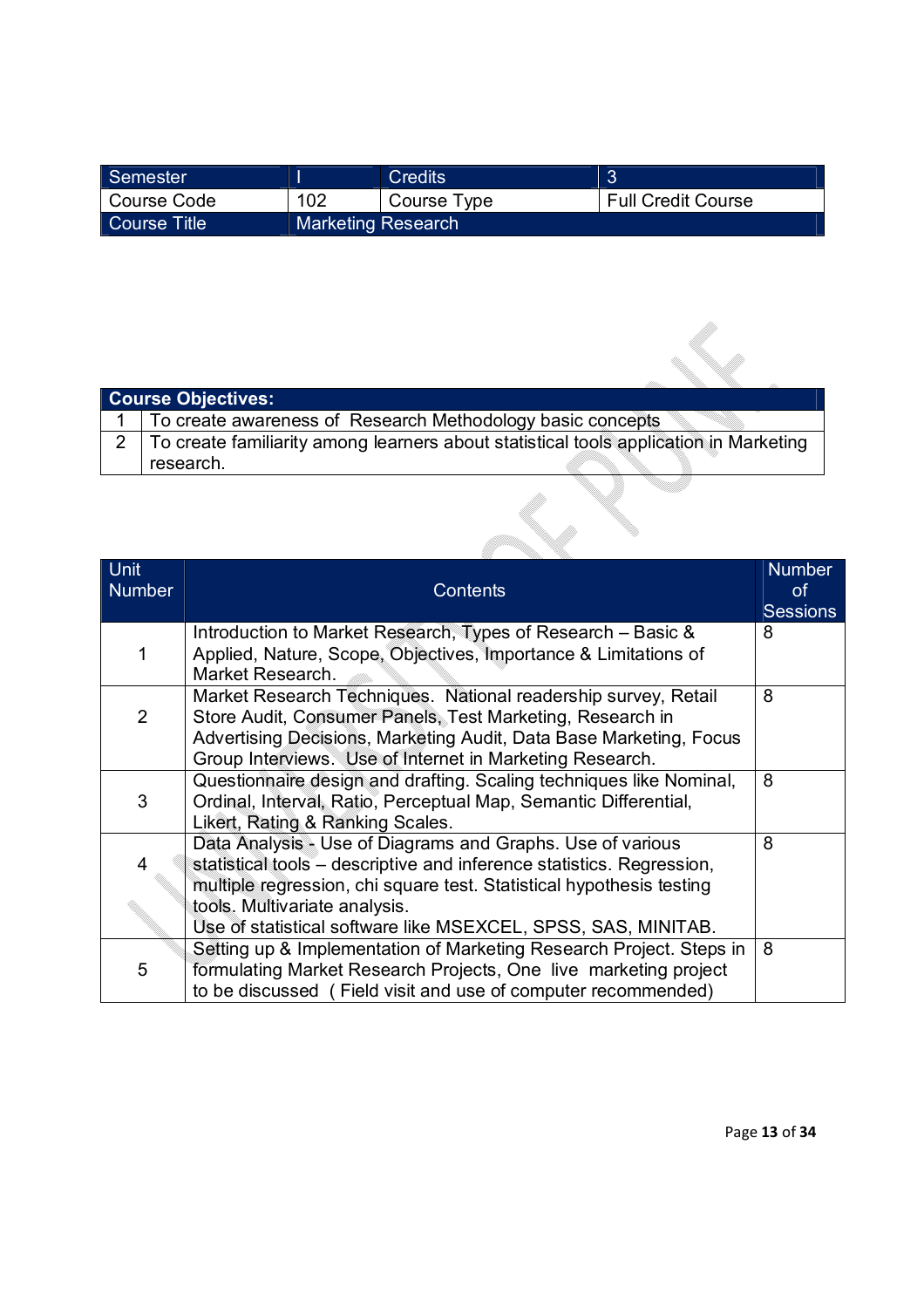|               | <b>Learning Resources:</b> |                                                              |  |
|---------------|----------------------------|--------------------------------------------------------------|--|
|               | <b>Text Books</b>          | Marketing Research by DM Sarawate.                           |  |
| $\mathcal{P}$ |                            | Marketing Research by Ramanuj Majumdar                       |  |
|               |                            | Marketing Research by Mishra                                 |  |
|               |                            | Research for Marketing Decisions by Paul Green, Donald Tull. |  |
|               | Reference Books            | Marketing Research-Rajendra Nargundkar, Tata MGH             |  |
|               |                            | Business Research Methods-Donald R.Cooper.                   |  |
|               |                            | Market Research - G.C.Beri                                   |  |
|               |                            | Marketing Research, Concept & Cases - Cooper Schindler.      |  |
|               |                            | Marketing Research - Aakar, Kumar, Day                       |  |
| 3             |                            | Business Statistics, A First Course, David M Levine at al.   |  |
|               | Supplementary              | <b>Pearson Publication</b>                                   |  |
|               | <b>Reading Material</b>    | <b>Statistical Computing S.P. Gupta</b>                      |  |
|               |                            | Statistics for Business & Economics, B.M.Aggarwal            |  |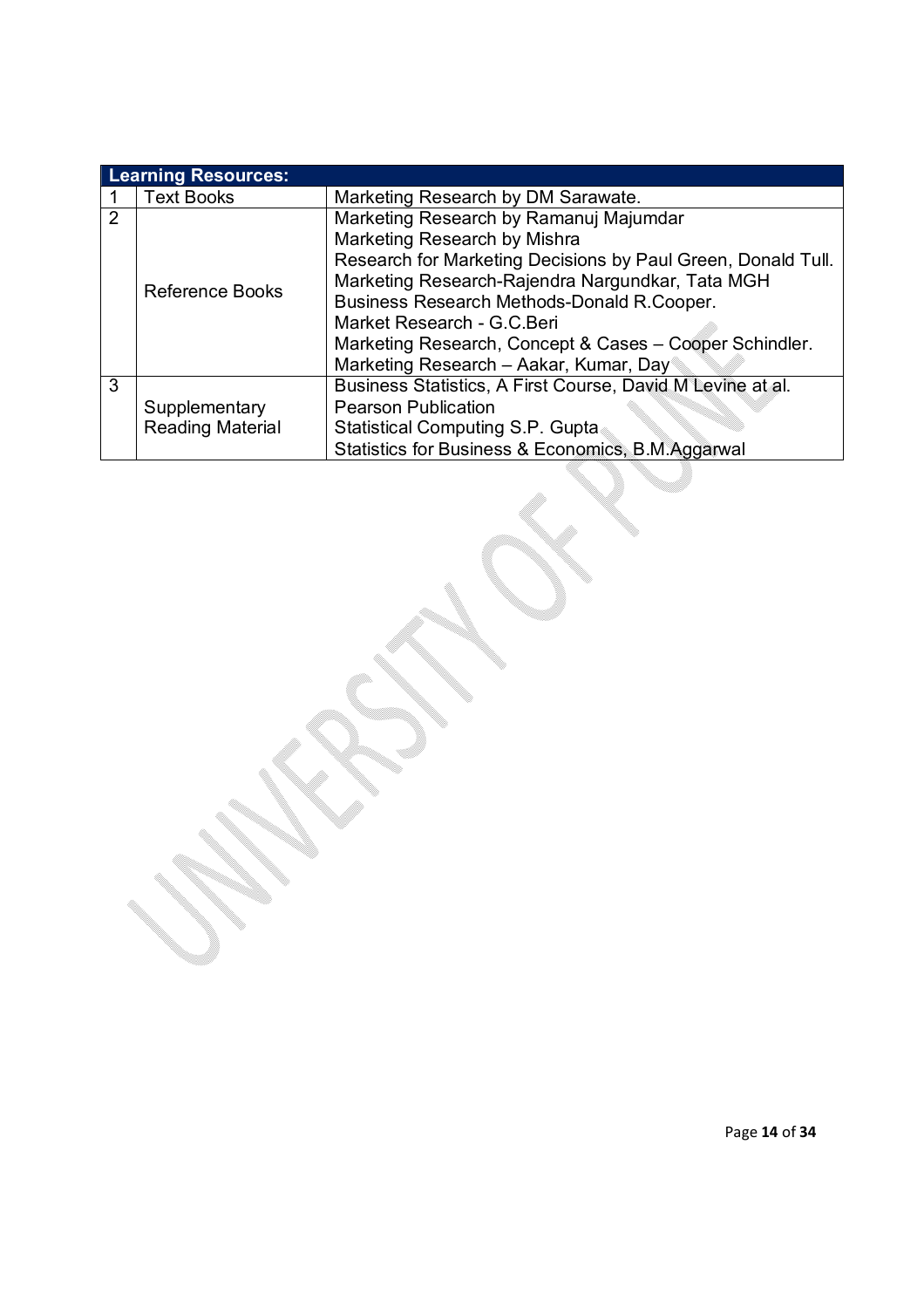| Semester     |                           | <b>Credits</b> |                           |
|--------------|---------------------------|----------------|---------------------------|
| Course Code  | 103                       | Course Type    | <b>Full Credit Course</b> |
| Course Title | <b>Consumer Behaviour</b> |                |                           |

|              | <b>Course Objectives:</b>                                                    |
|--------------|------------------------------------------------------------------------------|
|              | To highlight the importance of understanding consumer behavior in Marketing. |
|              | To study the environmental and individual influences on consumers            |
| 4            | To understand the Consumer Decision Process                                  |
| $\mathbf{r}$ | To understand consumer behavior in Indian context.                           |

| <b>Syllabus:</b>             |                                                                                                                                                                                                                                                                                                                                                                                                                                                                                                                                                                                  |                                        |
|------------------------------|----------------------------------------------------------------------------------------------------------------------------------------------------------------------------------------------------------------------------------------------------------------------------------------------------------------------------------------------------------------------------------------------------------------------------------------------------------------------------------------------------------------------------------------------------------------------------------|----------------------------------------|
| <b>Unit</b><br><b>Number</b> | <b>Contents</b>                                                                                                                                                                                                                                                                                                                                                                                                                                                                                                                                                                  | <b>Number</b><br>of<br><b>Sessions</b> |
| $\mathbf 1$                  | <b>Environmental Influences on Consumer Behaviour</b><br><b>Basics:</b> Meaning of Customers & Consumers, Consumer Roles,<br>Consumerism & De-marketing<br><b>Culture &amp; Sub- Culture: Meaning, Characteristics &amp; Relevance</b><br>to Marketing Decisions<br>Social Class: Meaning, Measurement, Effect on Lifestyles<br><b>Social Groups: Meaning &amp; Group Properties &amp; Reference</b><br>Groups<br><b>Family: Family Life Cycle &amp; Purchasing Decisions</b><br>Adoption and Diffusion of Innovations: Adoption Process,<br><b>Diffusion Process</b>            | 12                                     |
| 2                            | <b>Individual Determinants of Consumer Behavior</b><br><b>Personality &amp; Self Concept: Meaning of Personality, Influence</b><br>on Purchase Decisions<br>Motivation & Involvement: Types of Buying Motives, Motive<br>Hierarchy, Dimensions of Involvement<br><b>Information Processing: Information Acquisition &amp; Marketing</b><br>Implications<br>Learning & Memory: Meaning & Principal Elements of Learning,<br>Characteristics of Memory Systems, Recall<br><b>Attitudes:</b> Meaning & Characteristics, Strategies for Changing<br>Attitudes, Intensions& Behaviors | $\overline{11}$                        |
| 3                            | <b>Consumer Decision Making Process</b><br>Problem Recognition: Types of consumer decisions, types of<br>Problem Recognition, Utilizing problem recognition information<br>Search & Evaluation: Types of information, Sources of<br>Information Search, Search, Experience. The information<br>Evaluation Process - Evaluative Criteria, Factors influencing the<br>amount of evaluation<br><b>Purchasing Process:</b> Why do people shop? Store & Non-store<br>Purchasing Processes, Purchasing Patterns.                                                                       | 10                                     |

Page **15** of **34**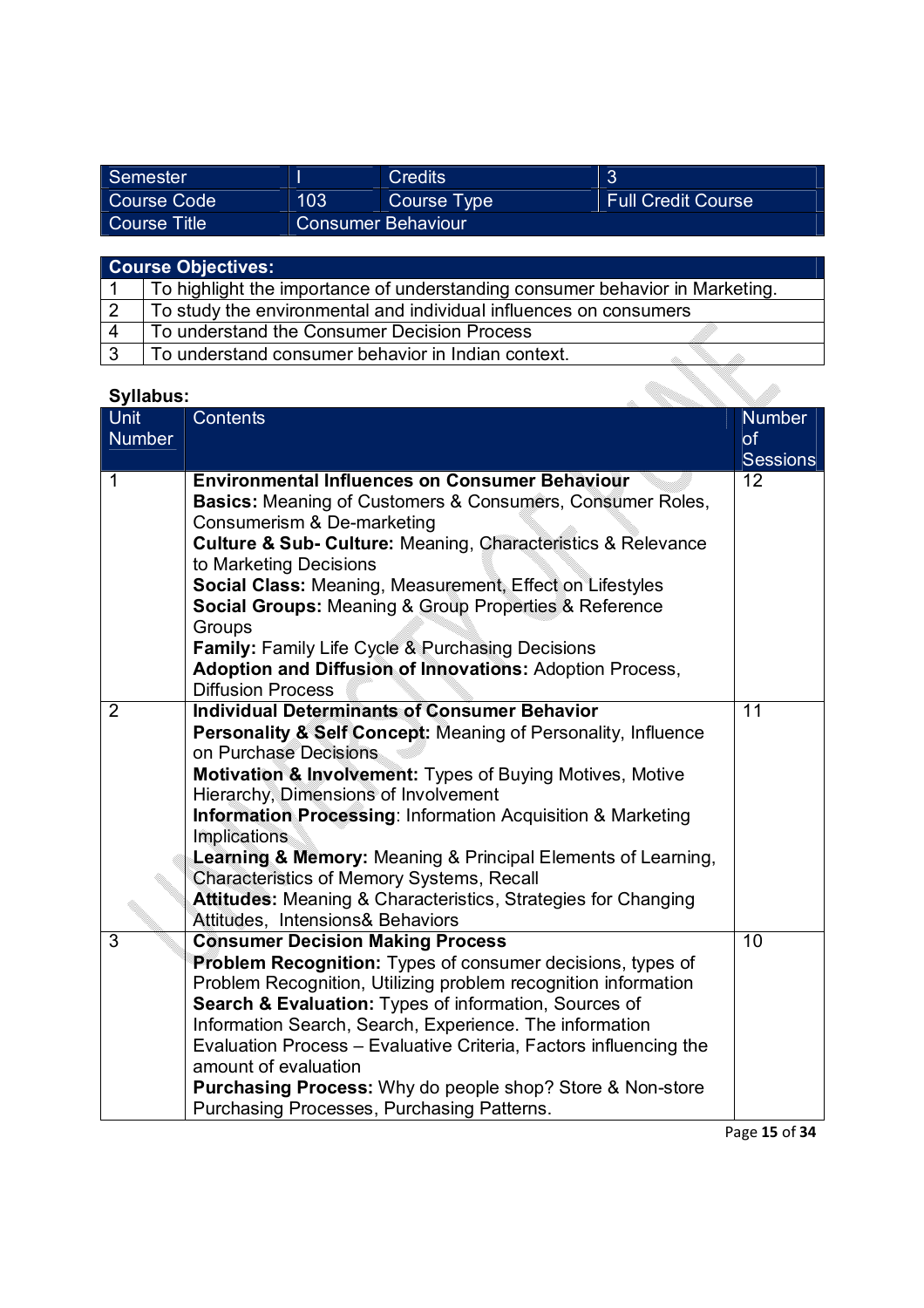|   | Post-purchase Evaluation & Behavior: Consumer Satisfaction,     |   |
|---|-----------------------------------------------------------------|---|
|   | Dissatisfaction, Customer Delight, Consumer Complaint Behavior, |   |
|   | Post-Purchase Dissonance.                                       |   |
|   | Types of Buying Behavior: Complex, Extensive, Dissonance        |   |
| 4 | <b>Consumer Behavior Models</b>                                 | 6 |
|   | <b>Howard Sheth Model</b>                                       |   |
|   | Engel - Blackwell - Miniard Mode                                |   |
|   | Kino Model (source to be identified)                            |   |
| 5 | <b>Indian Consumer</b>                                          | 6 |
|   | Demographic & Socio-economic Profile                            |   |
|   | Measurement of social classes in India using Socio-Economic     |   |
|   | Classes (SEC) in Urban & Rural Markets                          |   |
|   | Living Standards Measures (LSM).                                |   |
|   | <b>Characteristics of BoP Consumers.</b>                        |   |
|   | Impact of digital technologies & the challenges marketers face  |   |
|   | (Indian context)                                                |   |
|   |                                                                 |   |

|   | <b>Learning Resources:</b>           |                                                                                                                                                                                                                                                                                                                                                                                                                                                                                                                                                           |  |
|---|--------------------------------------|-----------------------------------------------------------------------------------------------------------------------------------------------------------------------------------------------------------------------------------------------------------------------------------------------------------------------------------------------------------------------------------------------------------------------------------------------------------------------------------------------------------------------------------------------------------|--|
| 1 | <b>Text Books</b>                    | Consumer Behaviour by David L. Loudon & Albert J. Della Bitta,<br>Tata McGraw Hill, 4 <sup>th</sup> Edition                                                                                                                                                                                                                                                                                                                                                                                                                                               |  |
| 2 | Reference<br><b>Books</b>            | Consumer Behavior by Leon Schiffman, Leslie Kanuk, S.Ramesh<br>Kumar, Pearson, 10 <sup>th</sup> Edition<br>Consumer Behaviour by Engel, Blackwell & Miniard<br>Consumer Behavior - An Indian perspective by Dr. S.L Gupta,<br>Sumitra Pal, Sultan Chand and Sons<br>Consumer Behavior - In Indian Perspective by Suja R. Nair,<br>Himalaya Publishing House.<br>Why we Buy: The Science of Shopping by Paco Underhill, Simon<br>and Schuster Paperbacks.                                                                                                  |  |
| 3 | Supplementary<br>Reading<br>Material | We are like that only by Rama Bijapurkar, Penguin<br>The Marketing White Book, Business World<br>Economic Times, Business Standard, Mint, Business world.<br>(Brand equity & Brand wagon)                                                                                                                                                                                                                                                                                                                                                                 |  |
| 4 | <b>Websites</b>                      | http://www.censusindia.gov.in/default.aspx<br>http://www.ncaer.org/<br>http:// www.consumerpsychologist.com                                                                                                                                                                                                                                                                                                                                                                                                                                               |  |
| 5 | <b>Journals</b>                      | The Disciplinary Status of Consumer Behavior: A Sociology of<br>Science Perspective on Key Controversies by Macinnis, Deborah<br>J.; Folkes, Valerie S., Journal of Consumer Research. Apr2010,<br>Vol. 36 Issue 6, p899-914.<br>Consumer Learning and Its Impact on Store Format Selection-<br>Detail Only by van Waterschoot, Walter; Kumar Sinha, Piyush;<br>Van Kenhove, Patrick; De Wulf, Kristof., Journal of Retailing &<br>Consumer Services. May2008, Vol. 15 Issue 3, p194-210.<br>Interpersonal Influence on Consumer Behavior: An Attribution |  |

Page **16** of **34**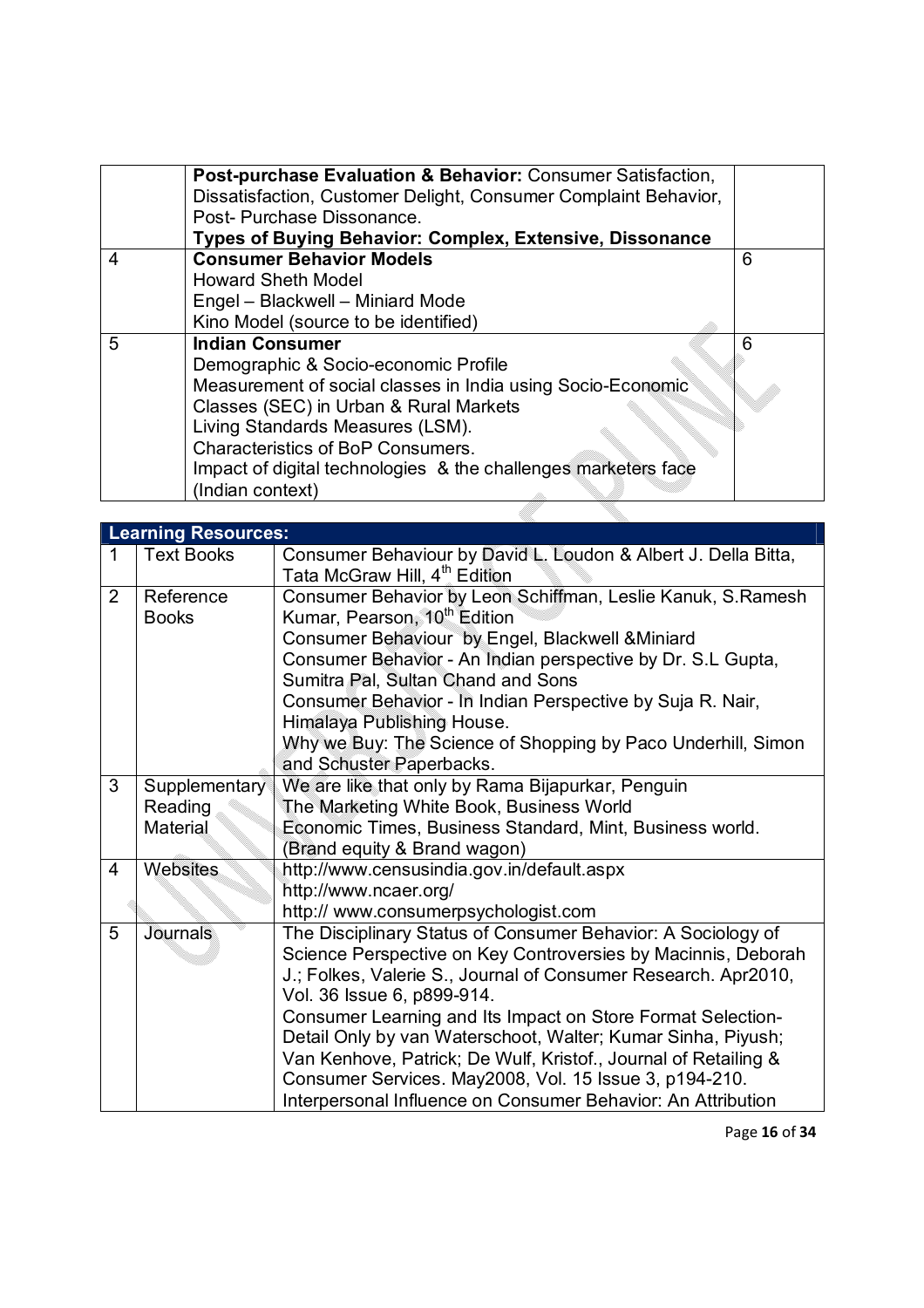|  | Theory Approach by Calder, Bobby J.; Burnkrant, Robert E.       |
|--|-----------------------------------------------------------------|
|  | Journal of Consumer Research. Jun77, Vol. 4 Issue 1, p29-38.    |
|  | $10p$ .                                                         |
|  | Satisfaction Attributions and Consumer Complaint Behavior by    |
|  | Krishnan, S.; Valle, Valerie A., Advances in Consumer Research. |
|  | 1979, Vol. 6 Issue 1, p 445-449.                                |
|  | Consumer Online Shopping Attitudes and Behavior: An             |
|  | Assessment of Research by Li, Zang, 2002                        |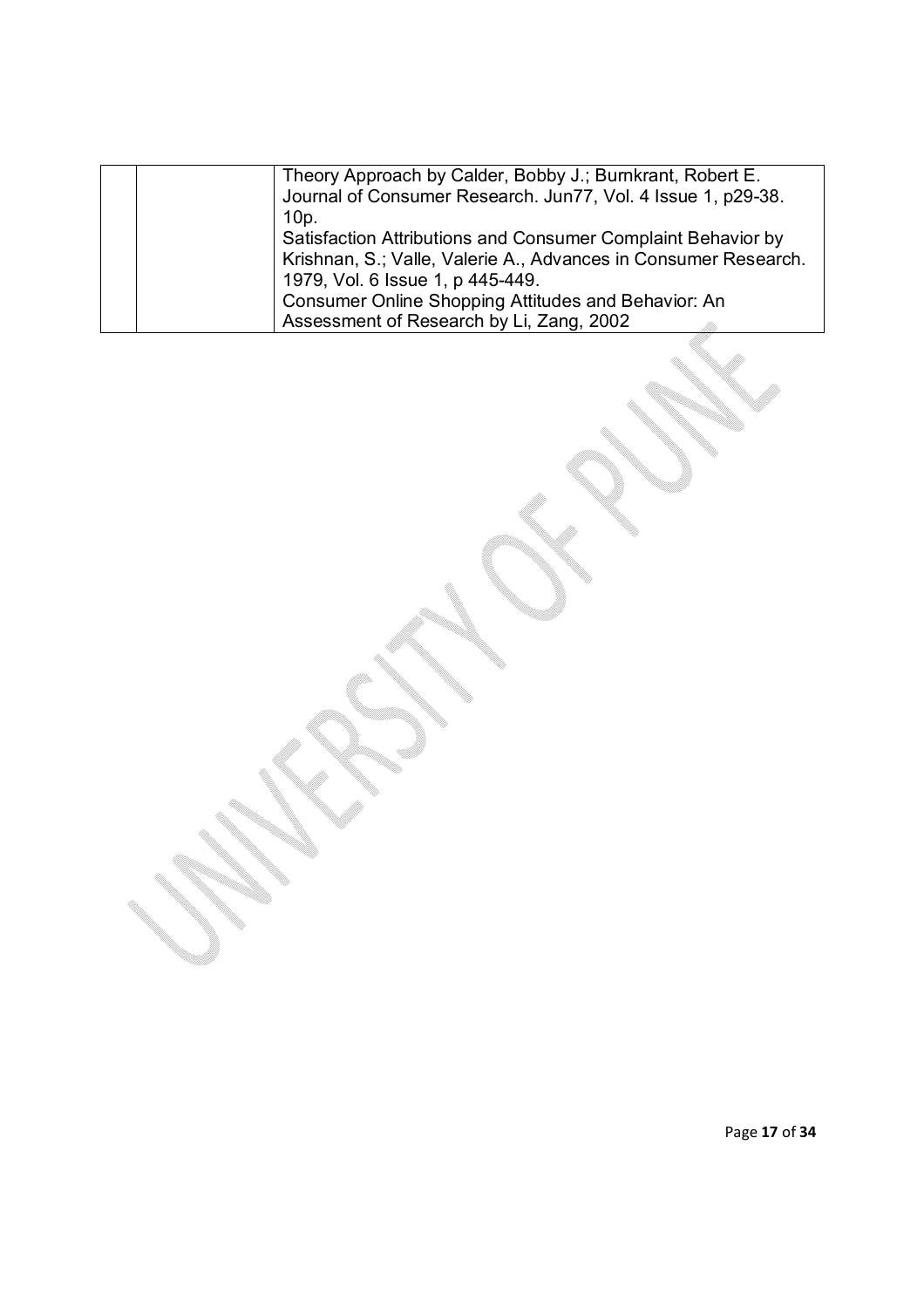| Semester     |     | <b>Credits</b>                      | $\sqrt{2}$                |
|--------------|-----|-------------------------------------|---------------------------|
| Course Code  | 104 | Course Type                         | <b>Full Credit Course</b> |
| Course Title |     | Integrated Marketing Communications |                           |

|                | <b>Course Objectives:</b>                                                                       |  |  |
|----------------|-------------------------------------------------------------------------------------------------|--|--|
| 1              | To have a working knowledge of the tactical and strategic aspects of IMC                        |  |  |
| $\overline{2}$ | Be able to apply specific tools and approaches to common marketing communications<br>challenges |  |  |
| 3              | Be able to assess the progress of IMC efforts over time                                         |  |  |
| 4              | To have an opportunity to analyze IMC programs and build innovative programs                    |  |  |
|                | <b>Syllabus:</b><br><b>Note a service the service</b>                                           |  |  |

| <b>Unit</b><br><b>Number</b> | <b>Contents</b>                                                                                                                                                                                                                                                                                                                                                                                                                                                                                                                                                                                                                                         | <b>Number</b><br><b>of</b><br><b>Sessions</b> |
|------------------------------|---------------------------------------------------------------------------------------------------------------------------------------------------------------------------------------------------------------------------------------------------------------------------------------------------------------------------------------------------------------------------------------------------------------------------------------------------------------------------------------------------------------------------------------------------------------------------------------------------------------------------------------------------------|-----------------------------------------------|
|                              | <b>IMC FOUNDATION:</b> Overview of Communication and IMC programs<br>- IMC Plan - IMC Components- Above the Line (ATL), Below the line<br>(BTL) and Through The line (TTL) promotion - Promotional Mix, Push<br>and Pull strategy, Significance of IMC, Ethical IMC Practices , AIDA<br>Model, Hierarchy of Effect Model, ELM Model.                                                                                                                                                                                                                                                                                                                    | 08                                            |
| 2                            | <b>IMC ADVERTISING TOOLS</b><br>a) Introduction of Advertising- Functions & Types of Advertising -<br>Institutions of Advertising Management - Objections on<br>Advertising- Structure of Advertising Agency - Role and Services<br>offered by Agency- Criteria for Selection - Ad Traffic Manager-<br>Agency of Record - Client Agency Relationship.<br>b) Media Mix- Media Vehicle- Ad copy -Appeals in advertising-<br>Advertising budget & Appropriation Methods - Design of<br>Advertisement (Print Media) – creativity in message design- Media<br>planning and execution.- TRP Ratings - Role of ASCI & other<br>Professional regulatory bodies. | 12                                            |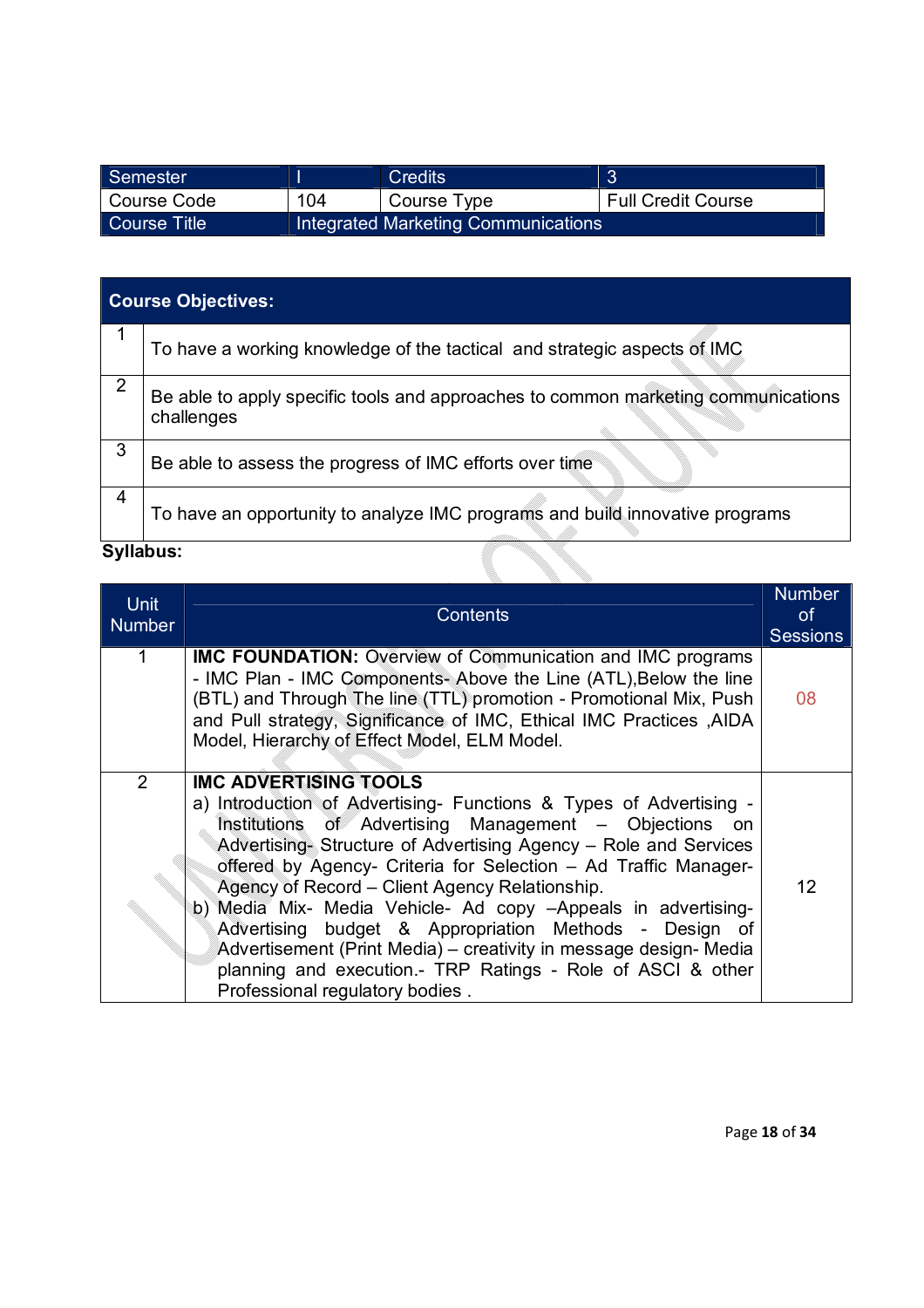|   | <b>IMC PROMOTIONAL TOOLS</b>                                          |    |
|---|-----------------------------------------------------------------------|----|
| 3 | a) Sales Promotion- Trade promotion - Consumer promotion-             |    |
|   | coupons,                                                              |    |
|   | Premiums, contests, Sweepstakes, refund and Rebate, Sampling,         |    |
|   | Bonus, packs, price off- Sales force promotion -Database              | 08 |
|   | Marketing                                                             |    |
|   |                                                                       |    |
|   | b) Public relation(PR), Types of PR- Publicity -Corporate Reputation, |    |
|   | building, crisis management, Sponsorship, Event<br>image              |    |
|   | Management & Marketing - word of mouth (WOM) Marketing,               |    |
|   | <b>Direct Marketing</b>                                               |    |
|   | <b>IMC CONTEMPORARY TOOLS</b>                                         |    |
| 4 | Recent Trends - Product placement in films, Product placement on      |    |
|   | television, Film Based Merchandising, Sponsorships for Reality        |    |
|   | Shows & TV serials, Ambush advertising, Surrogate advertising         | 04 |
|   | <b>IMC EVALUATING AND CONTROL</b>                                     |    |
| 5 | a) Need & Significance of IMC evaluation and control                  | 08 |
|   | b) Message Evaluation- Copy Testing, Pre Testing & Post Testing       |    |
|   | Techniques.                                                           |    |
|   | c) Methods for Measurement of Advertising effectiveness               |    |
|   | d) Behavioral Evaluations                                             |    |
|   | e) Evaluating PR activity                                             |    |
|   | f) Evaluating overall IMC programme                                   |    |
|   | g) Case studies in Indian context only                                |    |
|   |                                                                       |    |

|   | <b>Learning Resources:</b> |                                                                                                                                                                                                                                                                                                                                                                                                                                              |  |
|---|----------------------------|----------------------------------------------------------------------------------------------------------------------------------------------------------------------------------------------------------------------------------------------------------------------------------------------------------------------------------------------------------------------------------------------------------------------------------------------|--|
|   | <b>Text Books</b>          | Advertising and Promotions IMC Perspectives: Belch and Belch Tata<br>McGraw Hill, 6/e, 2003<br>Advertising 'An IMC Perspective' - S. N. Murthy, U.Bhojanna - Excel<br>Books, 2007.<br>Advertising & Integrated Brand Promotion, O'Guinn, Allen, Semenik,<br>4/e, Thomson, 2007<br>Integrated Advertising, Promotion, and Marketing Communications,<br>Clow, Black, 3/e, Pearson Education, 2007<br>Advertising and Promotion: S.A.Chunawalla |  |
| 2 | Reference<br><b>Books</b>  | IMC: The Next Generation, by Don and Heidi Schultz, McGraw-Hill,<br>2004.<br>Principles of Advertising and IMC, by Tom Duncan, McGraw-Hill,<br>2005<br>Advertising management Rajeev Batra, John G Myers & Aaker PHI,<br>5/e, 2007<br>Event marketing and management- Sanjaya Singh – Vikas<br>Publication, 2003.<br>Foundations of Advertising, Chunawalla & Sethia, HPH, 2007<br>Advertising & sales Promotion, Kazmi & Batra, Excel books |  |

Page **19** of **34**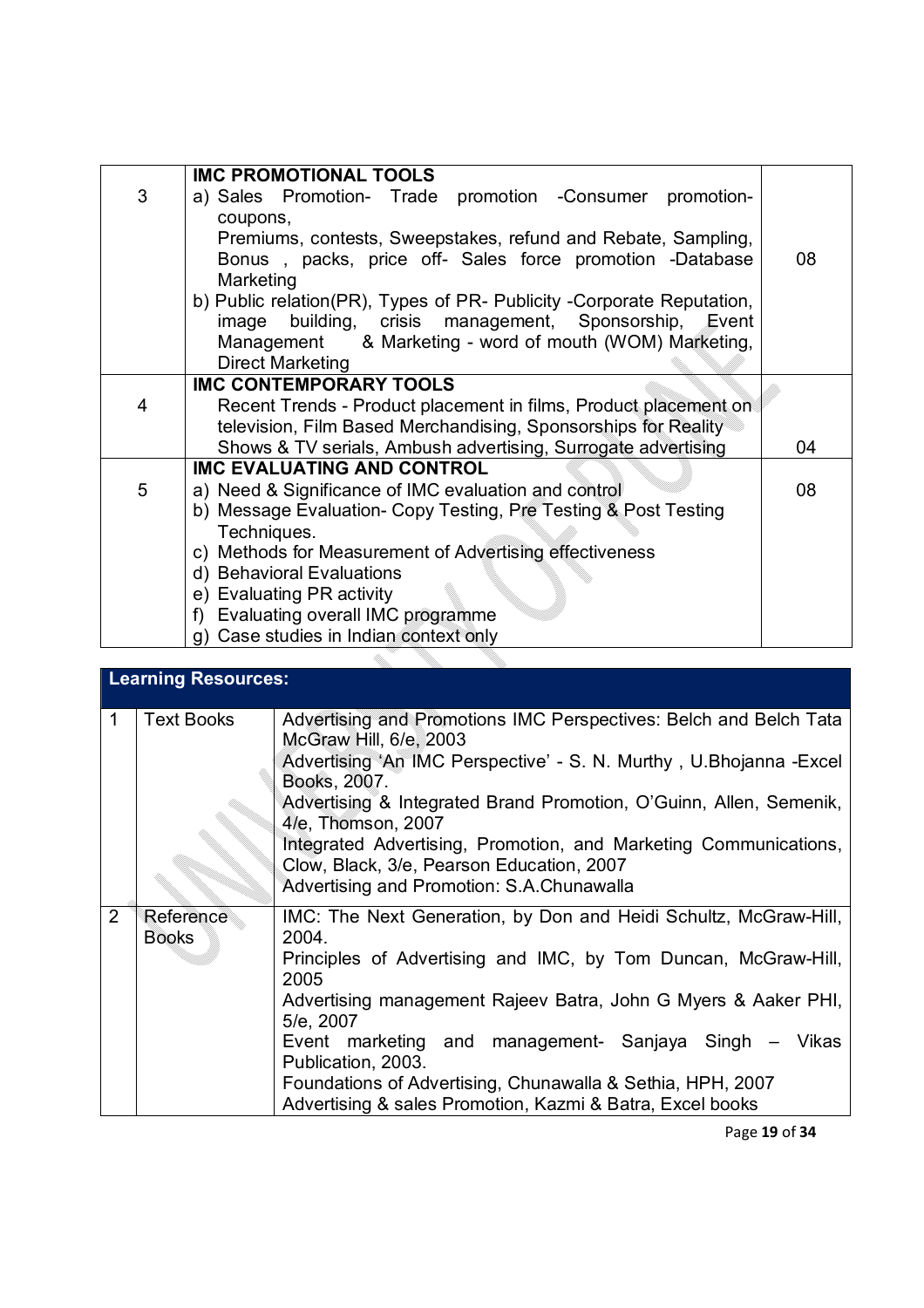| 3 | Supplementary   | Ogilvy on Advertising                                    |
|---|-----------------|----------------------------------------------------------|
|   | Reading         | Brand Channel (by Interbrand): brandchannel.com          |
|   | Material        | Brand Forward: brandforward.com                          |
|   |                 | Building Brands: buildingbrands.com                      |
| 4 | Websites        | http://www.afaqs.com/                                    |
|   |                 | http://jimc.medill.northwestern.edu/JIMCWebsite/site.htm |
|   |                 | http://www.vitaminimc.com                                |
|   |                 | http://www.imediaconnection.com/                         |
|   |                 | http://www.exchange4media.com                            |
| 5 | <b>Journals</b> | Journal of Integrated Marketing Communications           |
|   |                 | International Journal of Advertising                     |
|   |                 | Journal of Advertising Research                          |
|   |                 | Journal of Marketing Communications                      |
|   |                 | Journal of Advertising                                   |
|   |                 | European Journal of Marketing                            |
|   |                 | Journal of Interactive Advertising                       |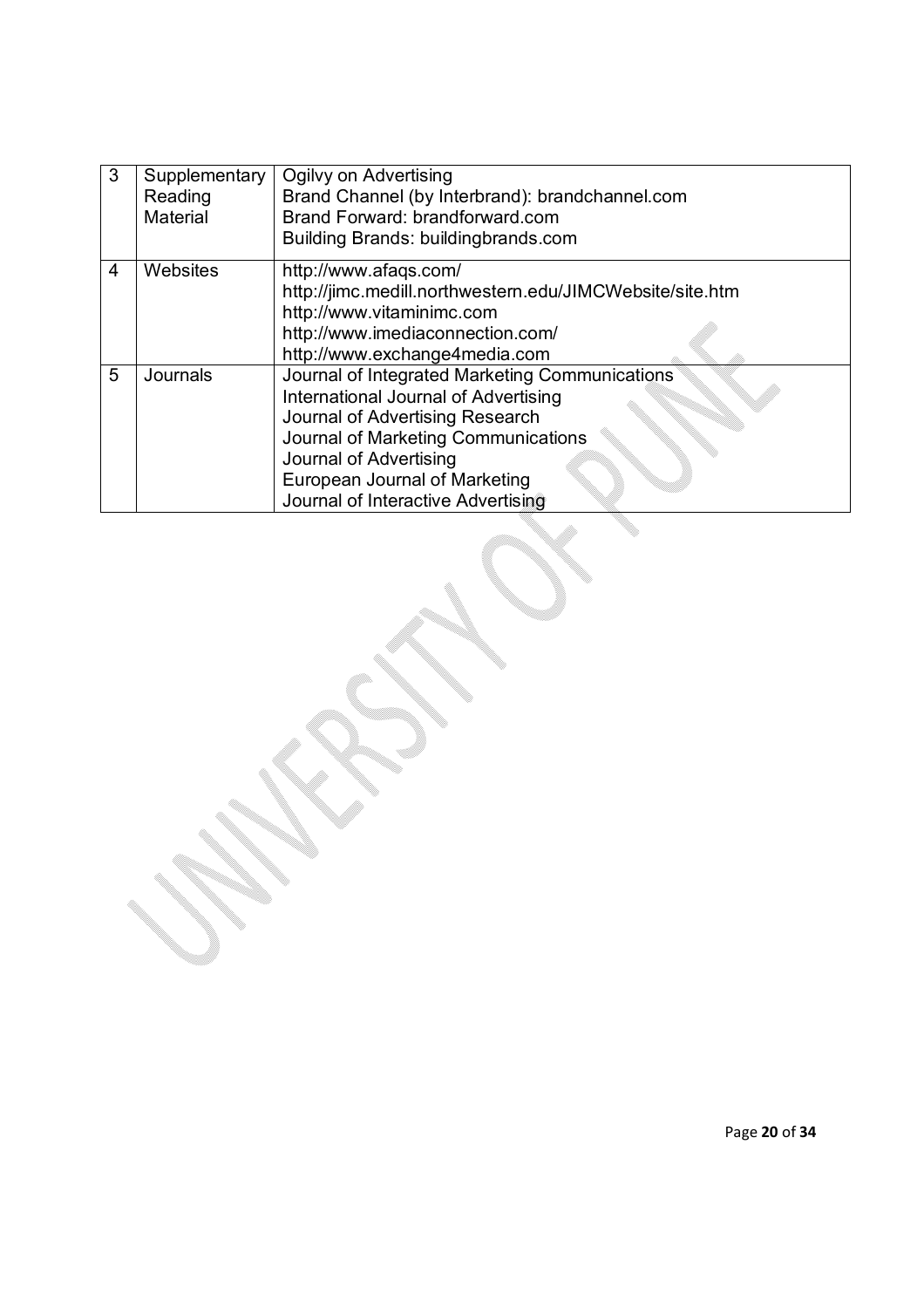| Semester     |     | <b>Credits</b>                |                           |
|--------------|-----|-------------------------------|---------------------------|
| Course Code  | 105 | Course Type                   | <b>Half Credit Course</b> |
| Course Title |     | <b>Business Communication</b> |                           |

|    | <b>Course Objectives:</b>                                                         |
|----|-----------------------------------------------------------------------------------|
|    | To Create awareness about basic Business communication                            |
| 2  | To Make the students understand the application of marketing concepts in real     |
|    | time                                                                              |
| -3 | To Help the learner the comprehend the marketing situation for effective decision |
|    | making                                                                            |

| <b>Syllabus:</b>             |                                                                                                                                                                                                                                                                                                                                                                                                                                                                                                                                                                                                              |                                               |
|------------------------------|--------------------------------------------------------------------------------------------------------------------------------------------------------------------------------------------------------------------------------------------------------------------------------------------------------------------------------------------------------------------------------------------------------------------------------------------------------------------------------------------------------------------------------------------------------------------------------------------------------------|-----------------------------------------------|
| <b>Unit</b><br><b>Number</b> | <b>Contents</b>                                                                                                                                                                                                                                                                                                                                                                                                                                                                                                                                                                                              | <b>Number</b><br><b>of</b><br><b>Sessions</b> |
| 1                            | Communication - Meaning, Importance & objectives - Principles<br>of Communication, forms of communication, Process of<br>communication, Barriers of effective communication, Techniques<br>of effective communication.                                                                                                                                                                                                                                                                                                                                                                                       | 6                                             |
| $\overline{2}$               | Inter - Personal communication, Group & Mass communication,<br>Johari Window.                                                                                                                                                                                                                                                                                                                                                                                                                                                                                                                                | 6                                             |
| 3                            | Written Communication:<br>A) Business Letters - Types, inquiries, Circulars, Quotations<br>, Orders, Acknowledgments Executions, Complaints,<br>Claims & adjustments, Collection letter, Banking<br>correspondence, Agency correspondence.<br>B) Application Letter, Bio-data, Interview Letters, Letter of<br>Reference, Letter of Appointments, Confirmation,<br>Promotion, Retrenchment, Resignations,<br>C) Report writing - Types of reports, Components of formal<br>reports, Business Reports, Reports by individual, Report by<br>committee.<br>D) Meetings – Notice – Agenda, Resolution & minutes. | 6                                             |
| 4                            | <b>Oral Communication:</b><br>A) Listening & Speaking, Meeting speeches, & techniques of<br>electing response, probing questions, Recording and<br>closing, Observations, methods. Group discussions &<br>Interviews.<br>B) Non verbal Expressions: Body Languages, Gestures,<br>Postures, Facial Expressions, Dress codes.                                                                                                                                                                                                                                                                                  | 6                                             |
| 5                            | Application of Electronics media & communications,<br>Telecommunication, teleconferencing, FAX, E-mail.<br>1) Case study as a tool of learning, Types of Cases - Essentials<br>of case writing Planning, Data collection & presentation,<br>Methodology for case writing.                                                                                                                                                                                                                                                                                                                                    | 6                                             |

Page **21** of **34**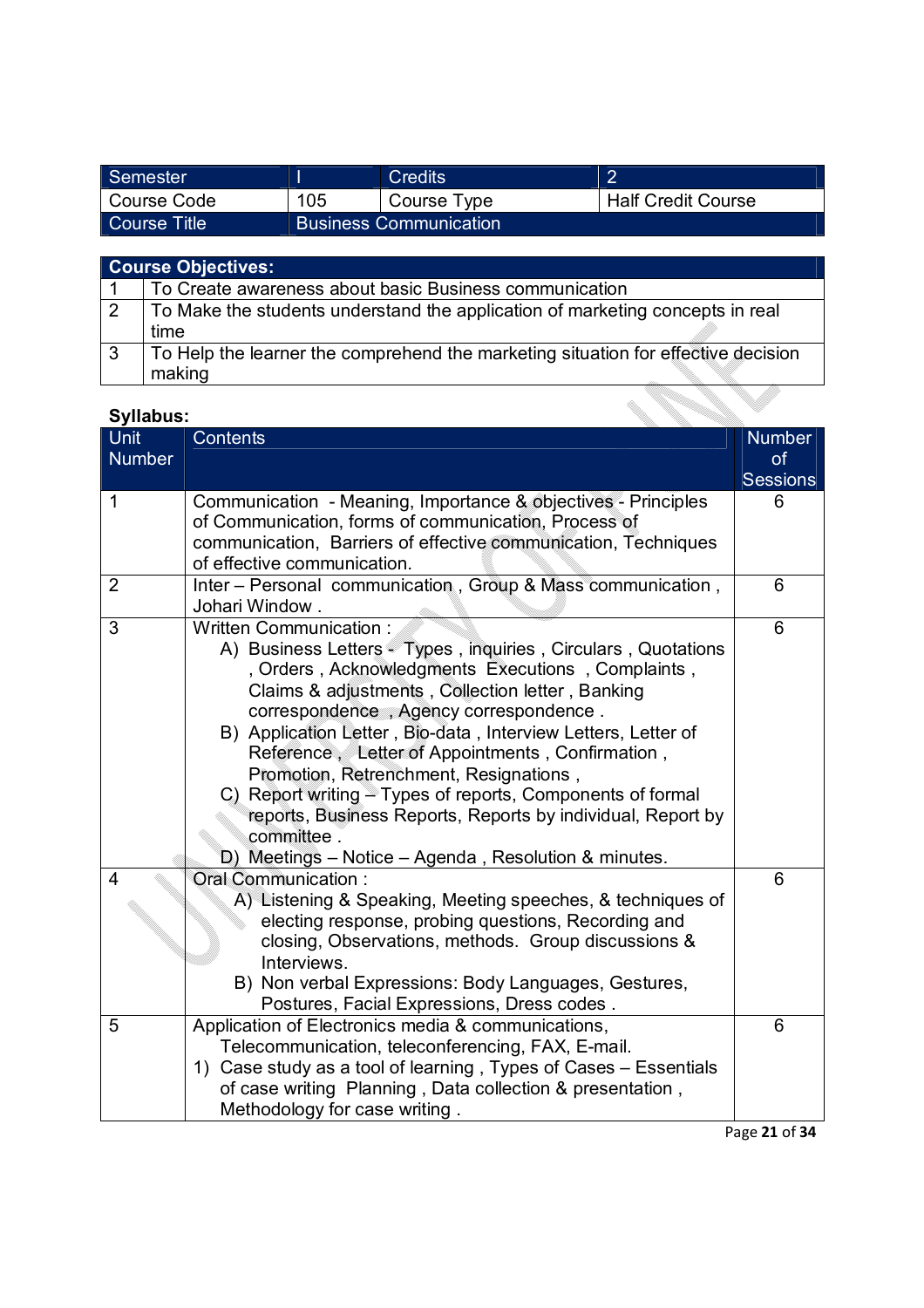| $\vert$ 2) Solving the case study – Identifying the problem, Analyzing |  |
|------------------------------------------------------------------------|--|
| the situation, Developing alternative & making optimum                 |  |
| choice(s) Handling the case study Session.                             |  |

|   | <b>Learning Resources:</b> |                                                  |  |  |
|---|----------------------------|--------------------------------------------------|--|--|
|   | <b>Text Books</b>          | Basic Business Communication: Robert MaArcher.   |  |  |
|   |                            | Effective Business Communication: Murhy.         |  |  |
|   |                            | Excellence in Business Communication: Thill.     |  |  |
|   |                            | Handbook of Business Correspondence by: Frailey. |  |  |
| 2 | Reference                  | Business English & communication : Cleark.       |  |  |
|   | <b>Books</b>               | Business Communication: Pradhan & Thakur.        |  |  |
|   |                            | Business Communication : Balsubramanium M.       |  |  |
|   |                            | Handbook of case writing : Culliton & James W.   |  |  |

I,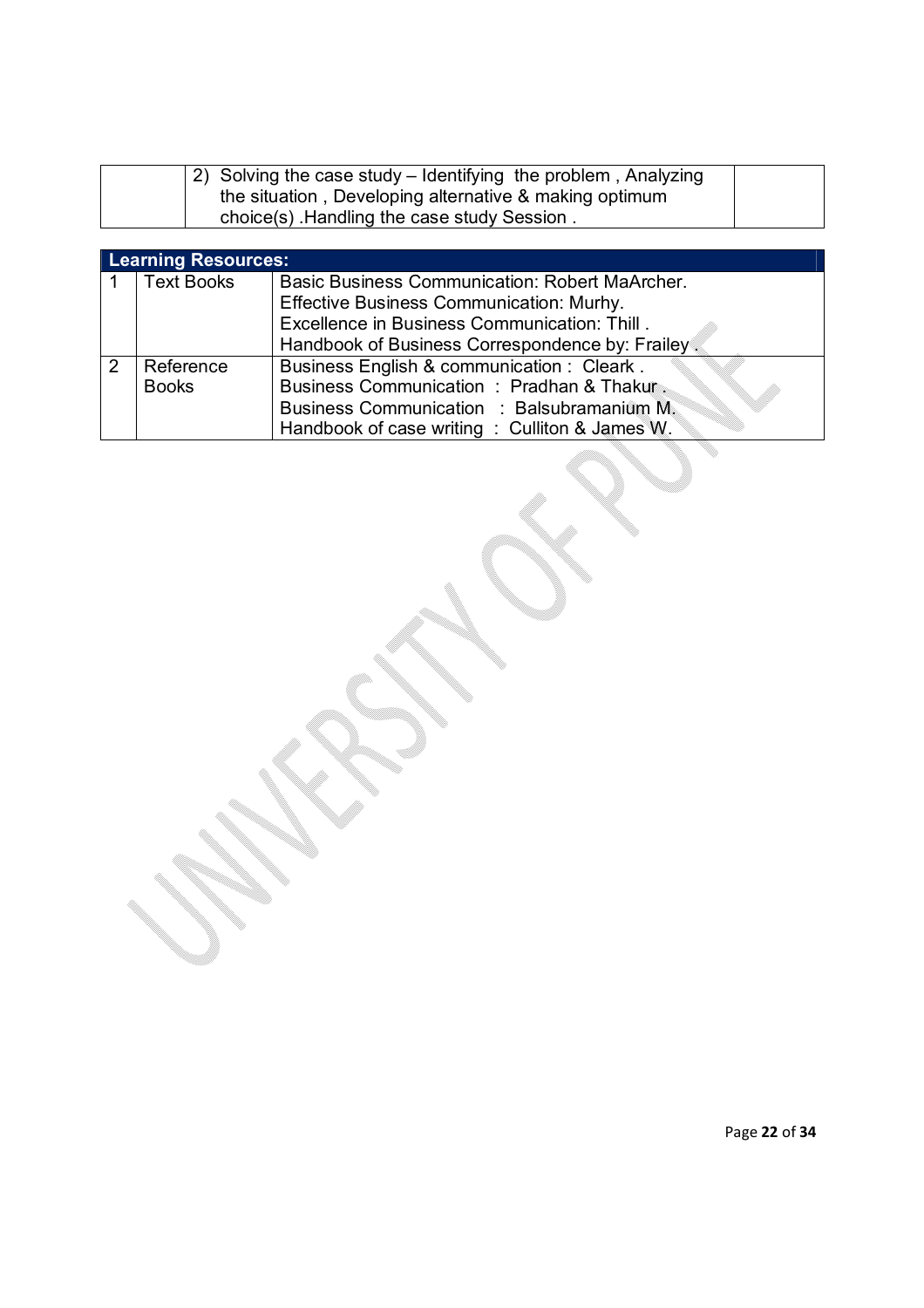| Semester         |     | Credits                    | n                         |
|------------------|-----|----------------------------|---------------------------|
| Course Code      | 106 | Course Type                | <b>Half Credit Course</b> |
| ∣ Course Title ∶ |     | Ms Office & Advanced Excel |                           |

#### **Course Objectives:**

1 To make students familiar with necessary MS office tools as per current requirement of the industry.

### **Syllabus:**

| <b>Syllabus:</b> |                                                                                                                                                                                                                                                                                                                                                                                                                                                                                                                                                       |                 |
|------------------|-------------------------------------------------------------------------------------------------------------------------------------------------------------------------------------------------------------------------------------------------------------------------------------------------------------------------------------------------------------------------------------------------------------------------------------------------------------------------------------------------------------------------------------------------------|-----------------|
| <b>Unit</b>      | <b>Contents</b>                                                                                                                                                                                                                                                                                                                                                                                                                                                                                                                                       | <b>Number</b>   |
| <b>Number</b>    |                                                                                                                                                                                                                                                                                                                                                                                                                                                                                                                                                       | of              |
|                  |                                                                                                                                                                                                                                                                                                                                                                                                                                                                                                                                                       | <b>Sessions</b> |
| 1                | <b>Microsoft Word</b><br>Introduction to the Tabs/Ribbon.<br>Introduction to file formats.<br><b>Setting Page Layout</b><br>Inserting Watermarks.<br>Adding/Deleting Pages/Page Break.<br>Inserting Text boxes, Smart Art, Charts & Equations.<br>Formatting: borders, colors, headers & footers.<br>Formatting Body: indentation, bullets, Justification, Paragraph.<br>Importing/Inserting pictures and Clip Art.<br>Inserting & Formatting Tables.<br>Sanitizing: Performing Spell checks.<br>Protecting documents.<br>Mail-Merge.<br>LAB Session. | 6               |
| $\overline{2}$   | <b>Microsoft PowerPoint</b><br>Introduction to PowerPoint.<br>Introduction to the Tabs/Ribbon.<br>Introduction to file formats.<br><b>Setting Page Layout.</b><br>Creating a Presentation, Slides and Text format.<br>Working with Layouts, Themes.<br>Working with Tables and Charts.<br>Using Smart Art Diagrams, Clip Art, Pictures & Videos.<br><b>Building Animation Effects, Transitions.</b><br>Hyper linking.<br>Printing the Slides.<br>LAB Session.                                                                                         | $\overline{7}$  |
| $\overline{3}$   | <b>Microsoft Excel (Basic)</b><br>Introduction to Excel.<br>Introduction to the Tabs/Ribbon.<br>Worksheets and Workbooks.<br>Entering Information into MS Excel.                                                                                                                                                                                                                                                                                                                                                                                      | $\overline{7}$  |

Page **23** of **34**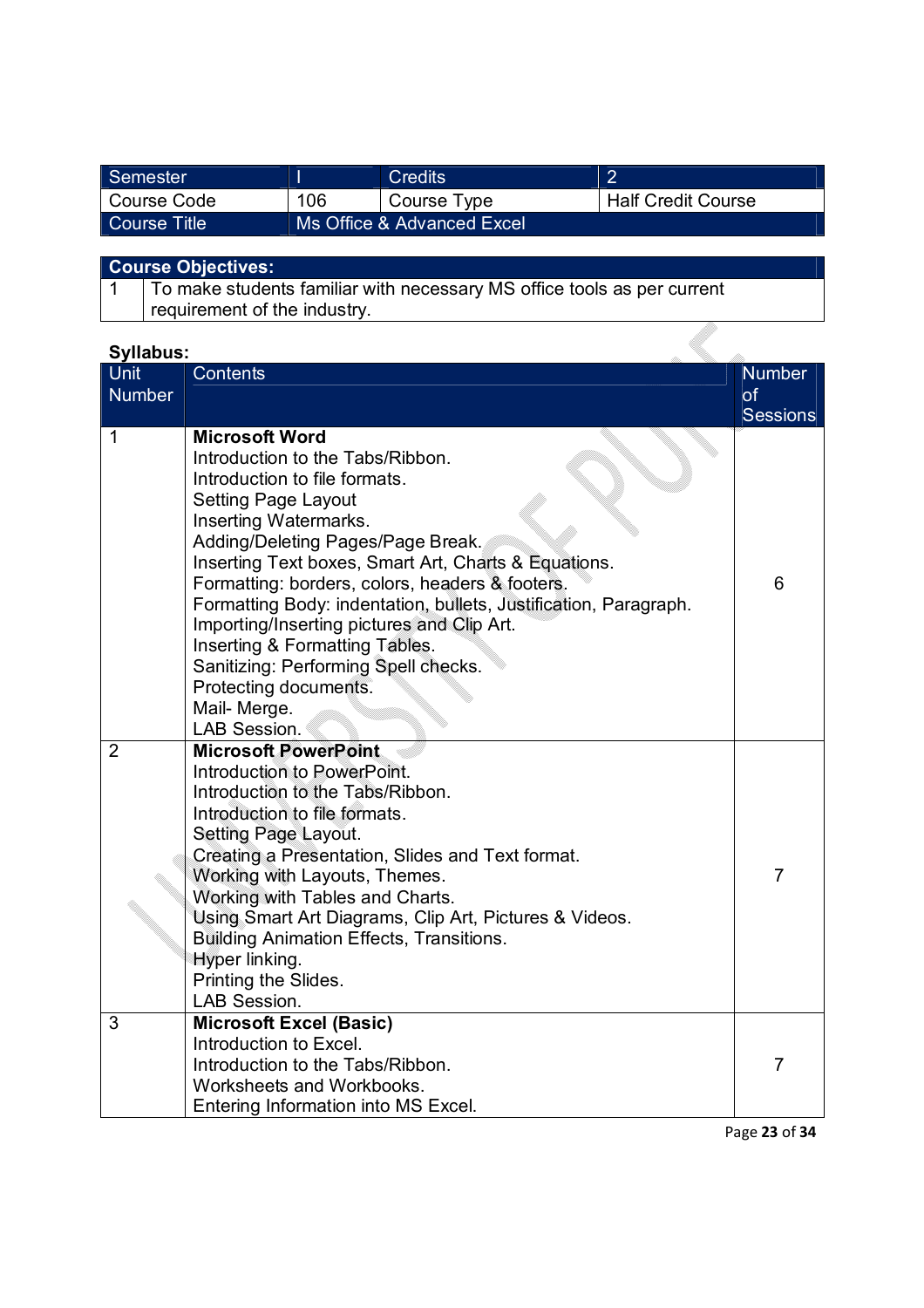|   | Formatting Rows and Columns.<br>Basic Formatting a Worksheet.<br>Page Setup and Print.<br>LAB Session.                                                                                                                                                            |   |
|---|-------------------------------------------------------------------------------------------------------------------------------------------------------------------------------------------------------------------------------------------------------------------|---|
| 4 | <b>Microsoft Excel (Moderate)</b><br>Getting started with Charts.<br>Applying various formulas on Cells.<br>How to use Functions.<br>Enhancing Charts and Worksheets.<br>Freezing Panes.<br>Security of Datasheets.<br><b>Comment Formatting.</b><br>LAB Session. | 5 |
| 5 | <b>Microsoft Excel (Advance)</b><br>Filtering the Data.<br>H Lookup.<br>V Lookup.<br>Pivot Tables.<br>Worksheet Sheet linking.<br>LAB Session.                                                                                                                    | 5 |
|   |                                                                                                                                                                                                                                                                   |   |

| <b>Learning Resources:</b> |                                                                 |  |  |  |
|----------------------------|-----------------------------------------------------------------|--|--|--|
| <b>Text Books</b>          | MS office 2007 by Walkenbach, Tyson                             |  |  |  |
|                            | Microsoft Office 2010: Illustrated Introductory, (By-David W.   |  |  |  |
|                            | Beskeen (Author), Carol Cram (Author), Jennifer Duffy (Author), |  |  |  |
|                            | Lisa Friedrichsen (Author), Elizabeth Eisner Reding (Author).   |  |  |  |
|                            | Microsoft Office 2010 Plain & Simple(By- Katherine Murray)      |  |  |  |
|                            | Office 2010 For Dummies (For Dummies (Computer/Tech))(By-       |  |  |  |
|                            | Wallace Wang)                                                   |  |  |  |
|                            | Beginning Microsoft Office 2010 (By- Guy Hart-Davis)            |  |  |  |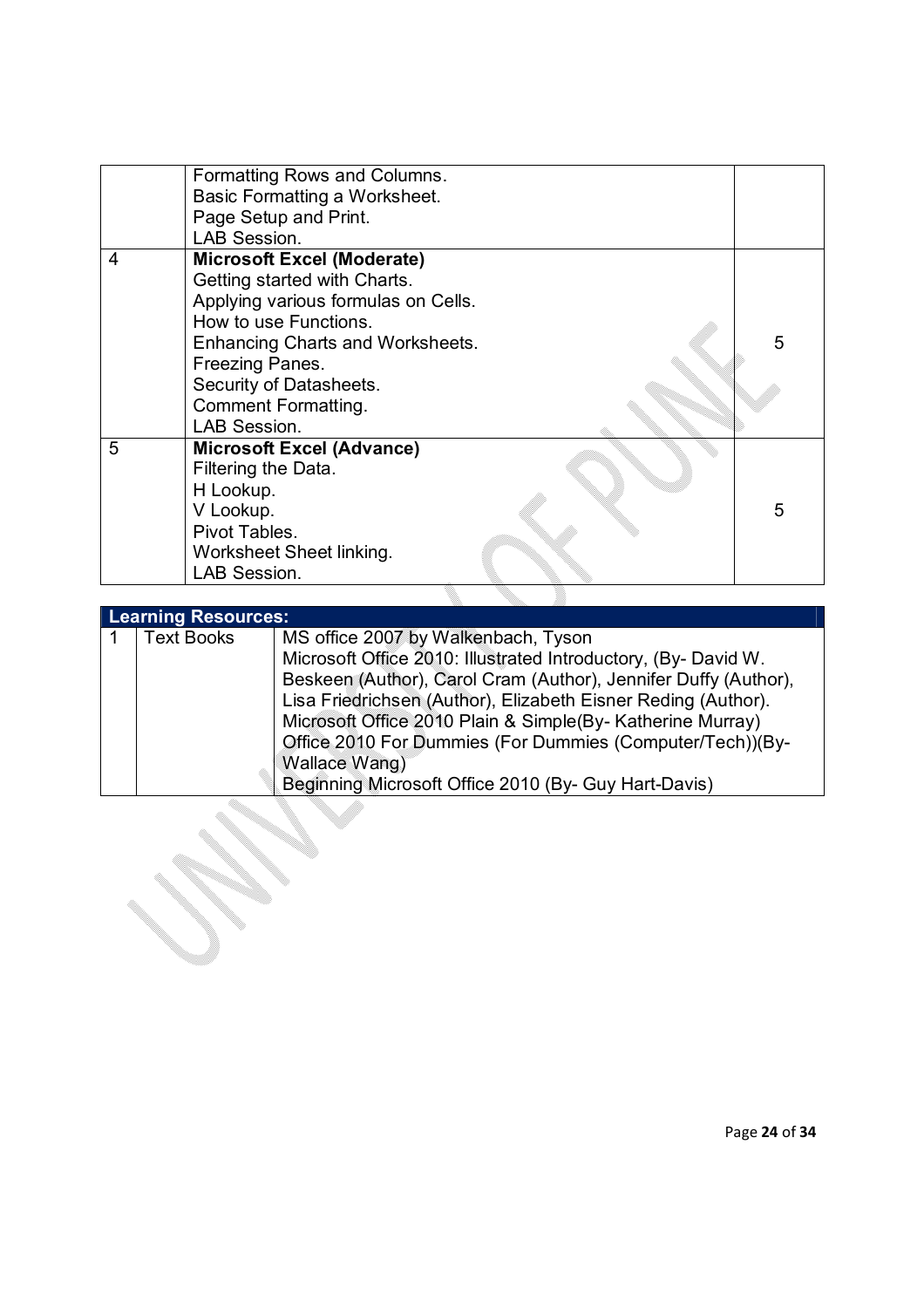| Semester      |                           | <b>Credits</b> |                           |
|---------------|---------------------------|----------------|---------------------------|
| l Course Code | 201                       | Course Type    | <b>Full Credit Course</b> |
| Course Title  | <b>Services Marketing</b> |                |                           |
|               |                           |                |                           |

|              | <b>Course Objectives:</b>                                                      |  |  |
|--------------|--------------------------------------------------------------------------------|--|--|
|              | To emphasize the significance of services marketing in the global economy.     |  |  |
| 2            | To make the students understand the deeper aspects of successful services      |  |  |
|              | marketing.                                                                     |  |  |
| $\mathbf{3}$ | To provide insights to the challenges and opportunities in services marketing. |  |  |
|              |                                                                                |  |  |

| <b>Syllabus:</b>             |                                                                                                                                                                                                                                                                                                                                                                                                                                                                                                                                                                                                                                                                        |                                        |  |  |
|------------------------------|------------------------------------------------------------------------------------------------------------------------------------------------------------------------------------------------------------------------------------------------------------------------------------------------------------------------------------------------------------------------------------------------------------------------------------------------------------------------------------------------------------------------------------------------------------------------------------------------------------------------------------------------------------------------|----------------------------------------|--|--|
| <b>Unit</b><br><b>Number</b> | <b>Contents</b>                                                                                                                                                                                                                                                                                                                                                                                                                                                                                                                                                                                                                                                        | <b>Number</b><br>of<br><b>Sessions</b> |  |  |
| $\mathbf 1$                  | Introduction to Services: Nature of Services; Characteristics of<br><b>Services</b><br>Intangibility, Inconsistency, Inseparability and Inventory; Search,<br>experience and credence attributes, Classification of Services;<br>Consumer versus Industrial Services.<br>Goods<br>Service<br>and<br>Continuum, Robert Johnton Model of Service segmentation<br>strategy, Global and Indian Scenario in services sector: Service<br>as key differentiator for manufacturing industries.                                                                                                                                                                                 | 8                                      |  |  |
| $\overline{2}$               | Services Marketing Mix: Introduction to the 7 Ps of Services<br>Marketing Mix;<br><b>Product-Service Continuum; Standalone service products;</b><br>Service products bundled with tangible products; Service Life<br>Cycle<br><b>Place</b><br>Place – Distribution Strategies for Services; Challenges in<br>distribution of Services<br><b>Promotion:</b><br>Promotion objective for Services; Personnel Selling, Advertising<br>and Sales Promotion; Role of Relationship Marketing in promoting<br>services<br>Pricing:<br>Factors involved in pricing a service product; demand variation<br>and capacity constraints; Measures to respond to changes in<br>demand | 8                                      |  |  |
| 3                            | People: role of service employees in a service business; Services<br>marketing triangle; Service profit chain, Concept of Service<br>encounter – Moment of Truth; Training and development of<br>employees<br>Physical evidence: Nature, Importance of physical evidence in<br>services; Service scapes.                                                                                                                                                                                                                                                                                                                                                               | 8                                      |  |  |

Page **25** of **34**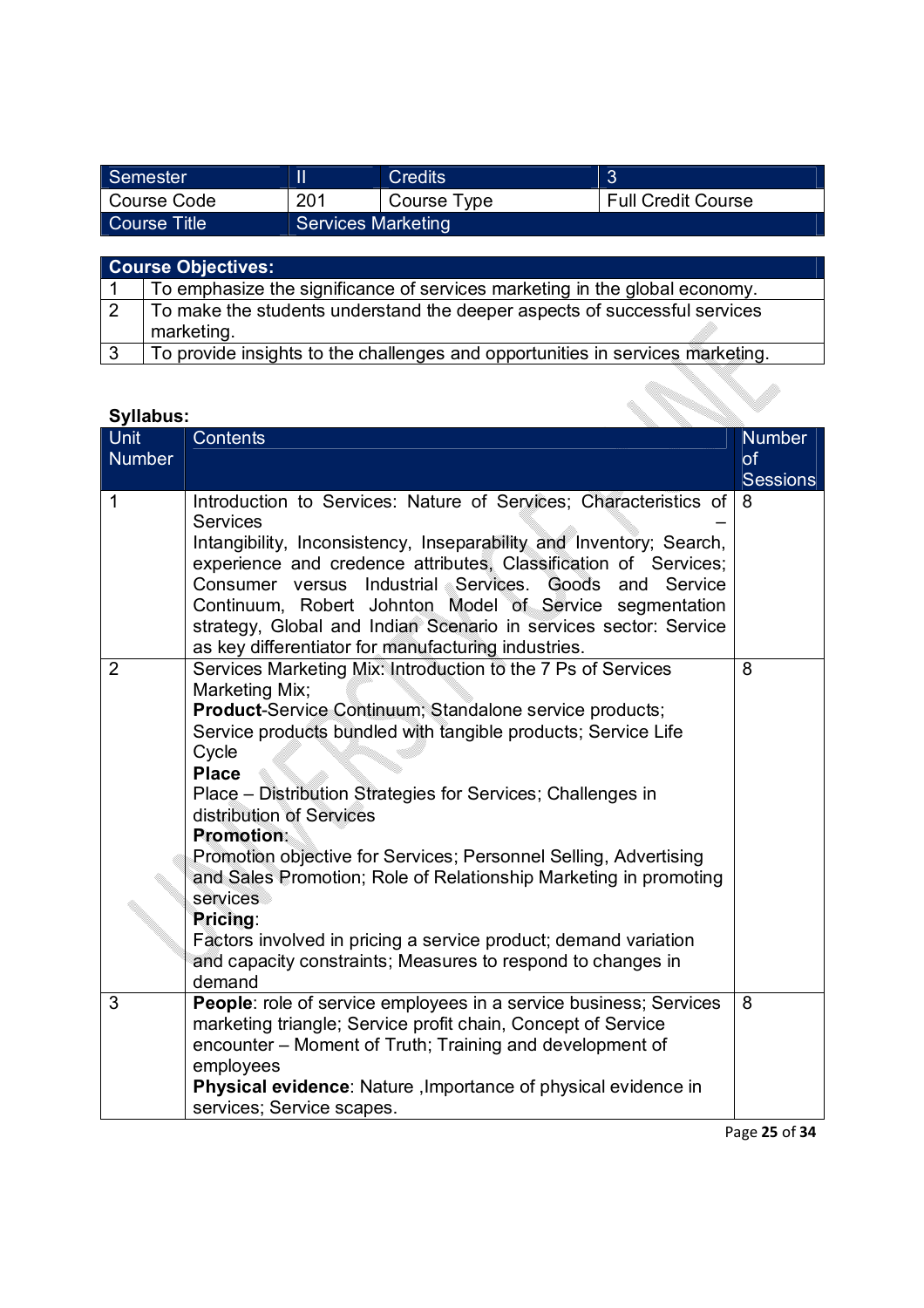|   | <b>Process:</b> Service as a process & as a system– Strategies for<br>managing inconsistency - Customers as 'co-producers' of<br>services; Self Service Technologies                                                                                                                                               |   |
|---|--------------------------------------------------------------------------------------------------------------------------------------------------------------------------------------------------------------------------------------------------------------------------------------------------------------------|---|
|   | Customer Satisfaction & Monitoring and Measuring customer<br>satisfaction, Order taking and fulfillment; Service Guarantee -<br>Handling complaints effectively; Defects, Failures and Recovery.                                                                                                                   | 8 |
| 5 | a)Service Quality: Importance of quality in Services; How   8<br>customers evaluate service performance, Service Quality Models<br>Parsuraman-Zeithamal-Bitner (PZB) Gaps Model, SERVQUAL,<br>and SERVPERF, kino model<br>b)Technology & Service Strategy: Applying technology to service<br>settings, e-services. |   |
|   |                                                                                                                                                                                                                                                                                                                    |   |

| <b>Learning Resources:</b> |                                                              |  |  |  |
|----------------------------|--------------------------------------------------------------|--|--|--|
| <b>Text Books</b>          | Zeithaml, Bitner, Gremler & Pandit, TMGH, Services Marketing |  |  |  |
|                            | <b>Christopher Lovelock, Services Marketing</b>              |  |  |  |
|                            | Rampal & Gupta, Services Marketing                           |  |  |  |
|                            | Adrian Payne, Essence of Services Marketing                  |  |  |  |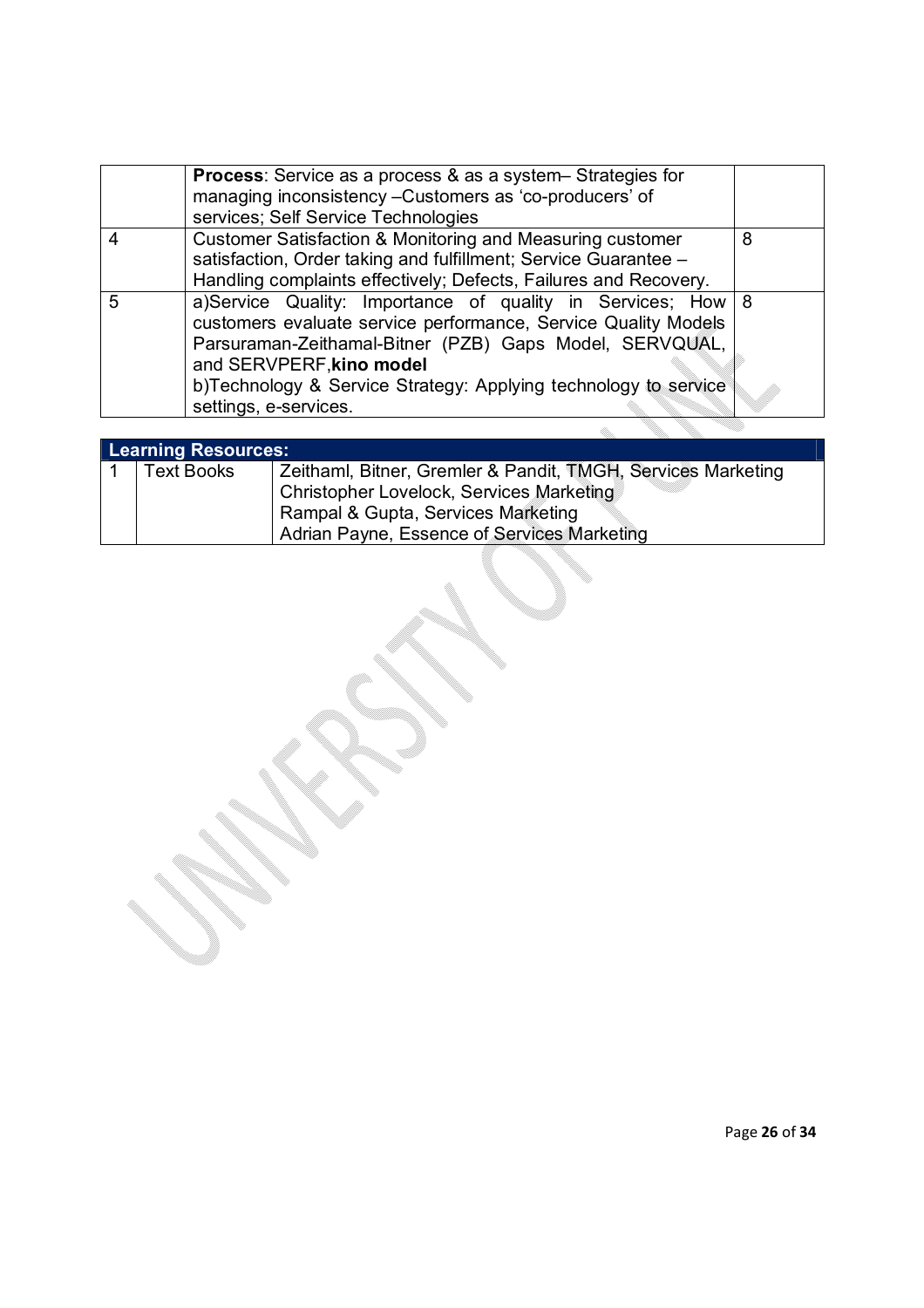| Semester     |     | <b>Credits</b>                           |                           |
|--------------|-----|------------------------------------------|---------------------------|
| Course Code  | 202 | Course Type                              | <b>Full Credit Course</b> |
| Course Title |     | <b>Sales and Distribution Management</b> |                           |

|                | <b>Course Objectives:</b>                                                        |  |  |  |  |  |
|----------------|----------------------------------------------------------------------------------|--|--|--|--|--|
| $\vert$ 1      | Objective The purpose of this paper is to acquaint the student with the concepts |  |  |  |  |  |
|                | which are helpful in developing a sound sales and distribution policy.           |  |  |  |  |  |
| $\overline{2}$ | Apart from this understanding of organizing and managing sales force and         |  |  |  |  |  |
|                | marketing channels.                                                              |  |  |  |  |  |
| l 3            | Course also offers insights about Current trends in Sales and distribution       |  |  |  |  |  |
|                | management.                                                                      |  |  |  |  |  |

| <b>Unit</b><br><b>Number</b> | <b>Contents</b>                                                                                                                                                                                                                                                                                                                                                                                                                                                                                                                                                                                                          | <b>Number</b><br>of |
|------------------------------|--------------------------------------------------------------------------------------------------------------------------------------------------------------------------------------------------------------------------------------------------------------------------------------------------------------------------------------------------------------------------------------------------------------------------------------------------------------------------------------------------------------------------------------------------------------------------------------------------------------------------|---------------------|
|                              |                                                                                                                                                                                                                                                                                                                                                                                                                                                                                                                                                                                                                          | <b>Sessions</b>     |
| 1                            | Definition meaning and Objectives of sales management and<br>personal selling: Nature and importance of Sales Management -<br>Role and skills of sales manager -current trends in sales<br>management<br>Concept of Personal selling: sales process - Transactional and<br>relationship selling - Recruiting and Selecting Sales Personnel -<br>Developing and Conducting Sales Training Programmes -<br>Designing and Administering Compensation Plans - Leading and<br>Motivating the Sales Force                                                                                                                      | 10                  |
| $\overline{2}$               | Sales Organization: Need for Sales Organizations, their structure,<br>Sales territory - Designing and managing sales territories - sales<br>quotas. Planning and controlling: sales strategy -sales forecasting<br>- Sales Budgets - Marketing audit - sales force audit - evaluating<br>and controlling performance of sales force                                                                                                                                                                                                                                                                                      | 10                  |
| 3                            | Introduction of Distribution management: Physical distribution<br>Definition need and scope - Marketing channels - Definition &<br>Importance - Different forms of channels - Functions of Marketing<br>Channels.<br>Unconventional channels: Channels for Consumer goods,<br>Industrial Goods & Services - Integrated Marketing Channels -<br>Horizontal, Vertical, Multi channel marketing Systems<br>International Marketing Channels.<br>Channel Management: - Channel Selection Process & criteria -<br>Performance appraisal of Channel Members -- Channel Conflicts<br>& Techniques to resolve channel conflicts. | 10                  |
| 4                            | Wholesaling - Importance & Types - Functions of Wholesaler -<br>Wholesaler. Marketing Decisions - Trends in Wholesaling<br>Supply Chain Management - concept - significance<br>components - Order processing - Material Handling                                                                                                                                                                                                                                                                                                                                                                                         | 6                   |

Page **27** of **34**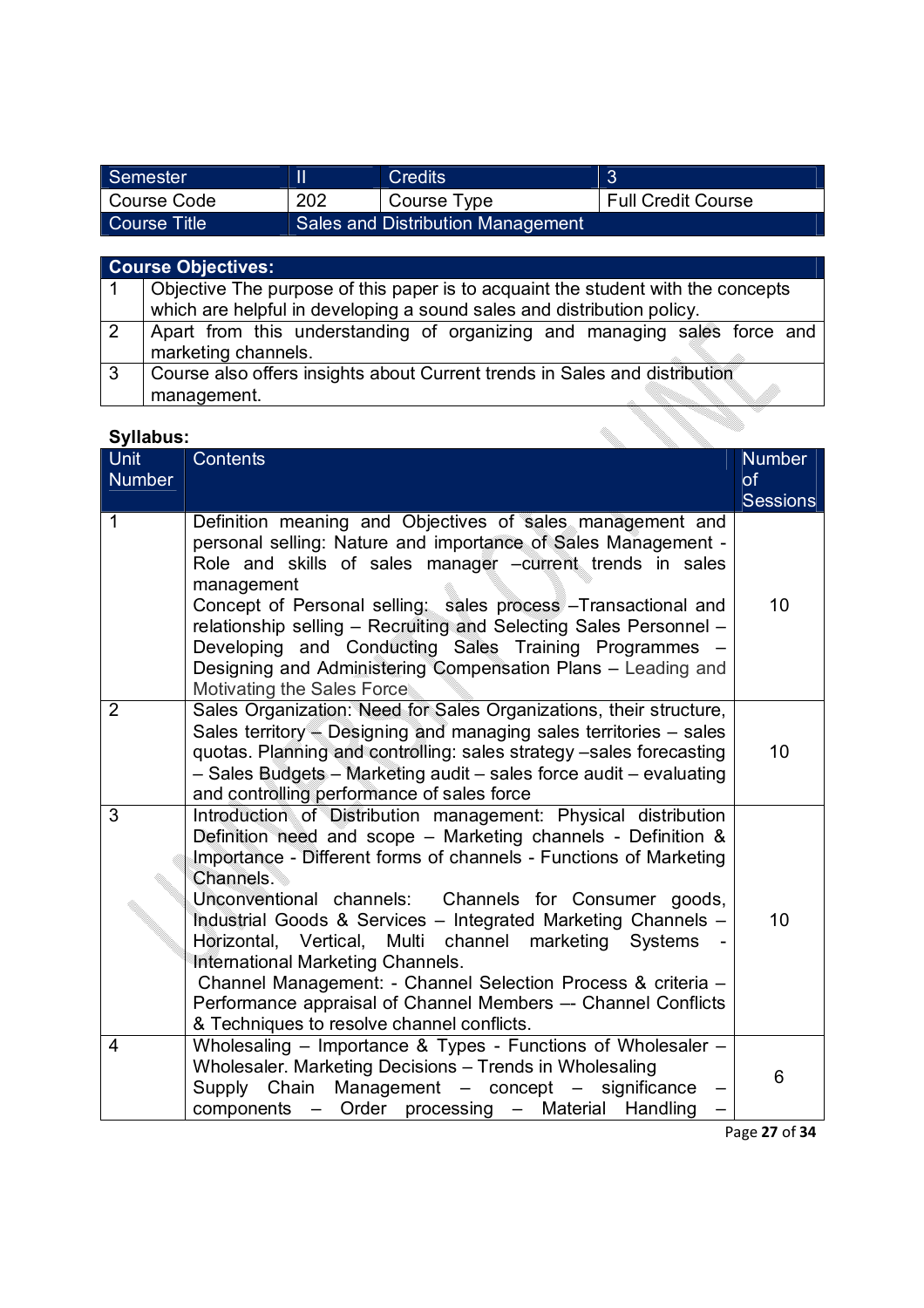|   | Transportation - Warehousing - Inventory Management -<br>Reverse Logistics. |   |
|---|-----------------------------------------------------------------------------|---|
| 5 | Channel information system $-$ use of IT in sale and distribution           |   |
|   | management - case studies on sales and distribution                         | 4 |
|   | management.                                                                 |   |

|   | <b>Learning Resources:</b> |                                                                                                                                                                                                                                                                                                                                                                                                                                                              |  |  |  |
|---|----------------------------|--------------------------------------------------------------------------------------------------------------------------------------------------------------------------------------------------------------------------------------------------------------------------------------------------------------------------------------------------------------------------------------------------------------------------------------------------------------|--|--|--|
|   | <b>Text Books</b>          | Retailing Management - Swapna Pradhan<br>Retail Management - Gibson Vedamani<br>Sales And Distribution Management Text And Cases-Krishna<br>K.Havaldar.                                                                                                                                                                                                                                                                                                      |  |  |  |
| 2 | Reference<br><b>Books</b>  | Building a Winning Sales Team – Gini Graham & Scott<br>Professional Sales Management - Anderson, Hair and Bush<br>Sales Management - Richard Still Edward W. Cundiff<br>Sales Management - Thomas<br>Strategies for selling-Gerald A.Michaelson<br>Value added selling-Tom Reilly<br>Channel Management -Stern - El Ansary<br>Distribution Management - S. Eliton<br>Sales and Distribution Management – S. L. Gupta<br>Marketing Management - Philip Kotler |  |  |  |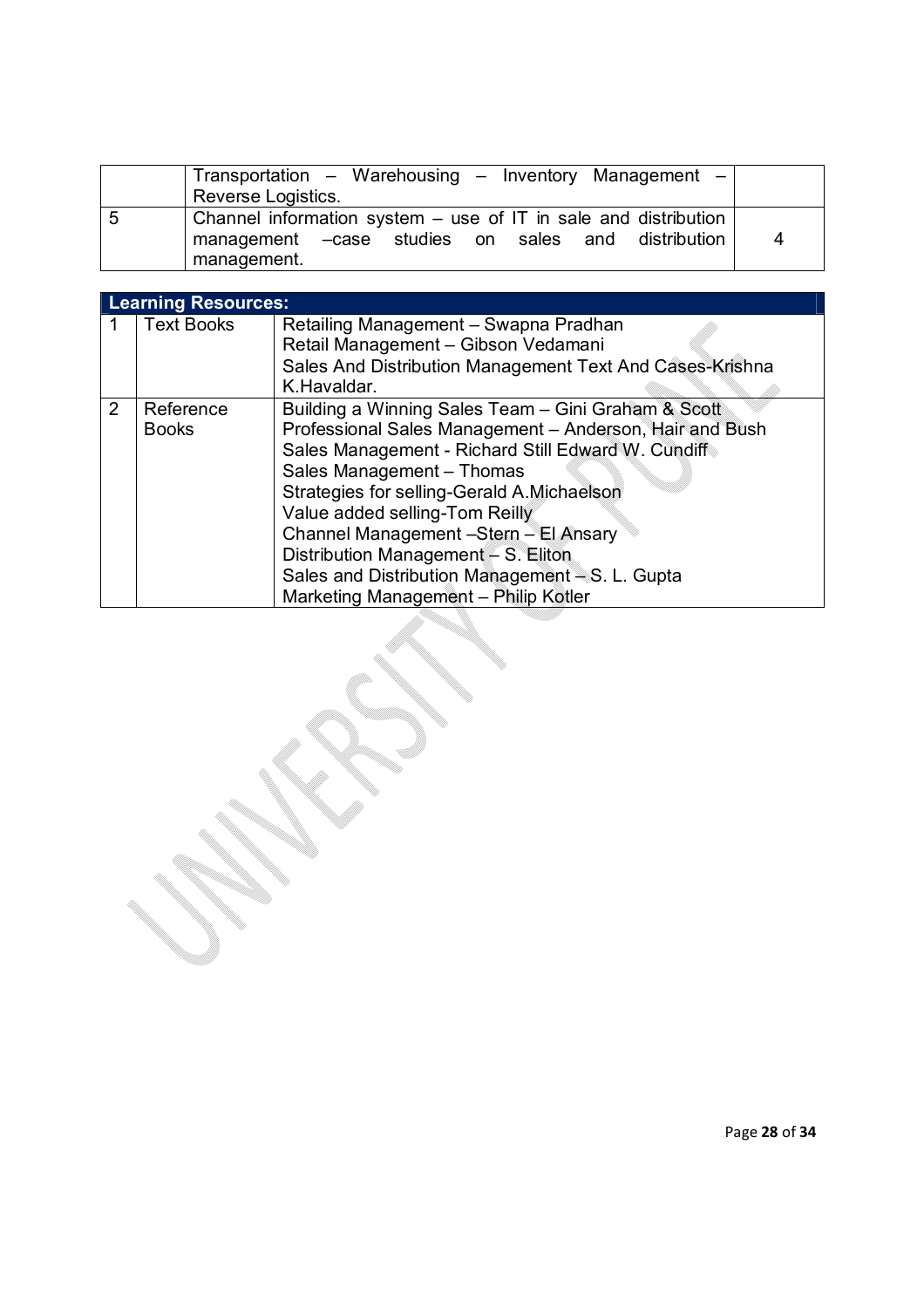| Semester     |     | <b>Credits</b>                          |                           |
|--------------|-----|-----------------------------------------|---------------------------|
| Course Code  | 203 | Course Type                             | <b>Full Credit Course</b> |
| Course Title |     | <b>Customer Relationship Management</b> |                           |

|    | <b>Course Objectives:</b>                                                                                          |
|----|--------------------------------------------------------------------------------------------------------------------|
|    | Course endeavors to highlight needs and relevance of managing customer<br>relationships.                           |
|    | Course equips students by covering various tools and techniques for building<br>profitable customer relationships. |
| -3 | Largely the course is aimed at offering a broad framework customer relationship<br>management                      |

| <b>Syllabus:</b> |                                                                                                                                                                                                                                                                                                                                                                                                                                                                                                         |                 |  |  |
|------------------|---------------------------------------------------------------------------------------------------------------------------------------------------------------------------------------------------------------------------------------------------------------------------------------------------------------------------------------------------------------------------------------------------------------------------------------------------------------------------------------------------------|-----------------|--|--|
| <b>Unit</b>      | <b>Contents</b>                                                                                                                                                                                                                                                                                                                                                                                                                                                                                         | <b>Number</b>   |  |  |
| <b>Number</b>    |                                                                                                                                                                                                                                                                                                                                                                                                                                                                                                         | <b>of</b>       |  |  |
|                  |                                                                                                                                                                                                                                                                                                                                                                                                                                                                                                         | <b>Sessions</b> |  |  |
| 1                | Context & Overview of Customer Relationship<br>Concept,<br>Management (CRM). Relationship Marketing – concept &<br>evolution; CRM – definition, evolution & scope; difference<br>marketing and relationship<br>between<br>transaction<br>marketing;<br>difference between marketing and CRM; difference between CRM<br>and relationship marketing; Types of CRM; Process of CRM.                                                                                                                        | 8               |  |  |
| $\overline{2}$   | Managing Customer Relationship: Key concepts in customer<br>relationships - Characteristics of relationships, Promise, trust,<br>commitment, satisfaction, quality, Service competition, customer<br>defections, customer loyalty, Loyalty Management; Key<br>principles of relationship management; Relationship building<br>process; bonding for customer relationships; Customer Life cycle;<br>Managing Customer relationship through customer life cycle<br>stages; Analyzing customer defections; | 14              |  |  |
| 3                | Developing & implementing CRM strategy, Planning for CRM;<br>Framework for building CRM strategy; CRM implementation                                                                                                                                                                                                                                                                                                                                                                                    | 4               |  |  |
| 4                | CRM Measurement: What needs to be measured; CRM Metrics;<br>Assessment of Loyalty programmes; Customer metrics - types,<br>approaches; Customer scorecard, Customer value - concept,<br>characteristics; Customer life time value – meaning, dimensions &<br>measurement; Analyzing customer profitability; Recency<br>Frequency Monetary Value (RFM) Model                                                                                                                                             | 8               |  |  |
| 5                | Technology enabled Relationship Management<br>Contact<br>Center Technologies; Front desk<br>management<br>technologies; eCRM; Customer data management - Data Mining,<br>Data Warehousing; Database Marketing; Ethical issues in using IT<br>in relationship Management - Customer privacy                                                                                                                                                                                                              | 6               |  |  |

Page **29** of **34**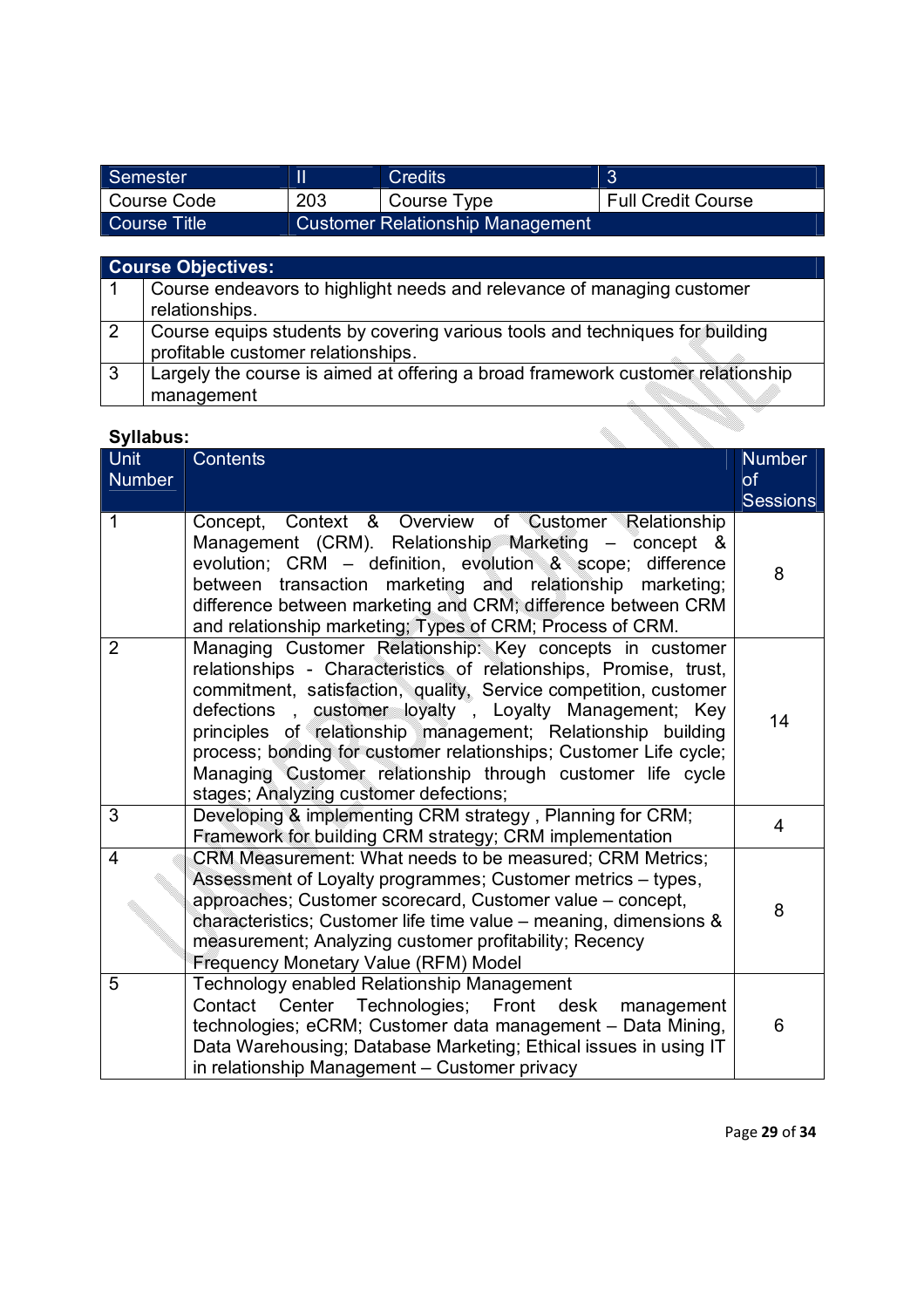|                | <b>Learning Resources:</b>                  |                                                                                                                                                                                                                                                                                                                                                                                                                                                                                                             |  |  |
|----------------|---------------------------------------------|-------------------------------------------------------------------------------------------------------------------------------------------------------------------------------------------------------------------------------------------------------------------------------------------------------------------------------------------------------------------------------------------------------------------------------------------------------------------------------------------------------------|--|--|
| $\mathbf 1$    | <b>Text Books</b>                           | Relationship Marketing by S.Shajahan, Tata McGraw Hill<br>Customer Relationship Management - A strategic approach to<br>marketing by Kaushik Mukerjee, Prentice Hall India<br>CRM by Makkar & Makkar, McGraw Hill<br>CRM – a strategic perspective by Shainesh & Seth, McMillan India<br>Limited<br>CRM - Concepts & Applications by Alok Kumar, Chabbi Sinha,<br>Rakesh Sharma, Biztantra India                                                                                                            |  |  |
| $\overline{2}$ | Reference<br><b>Books</b>                   | Handbook of relationship marketing edited by Sheth and<br>Parvatiyar, Sage Publications<br>Customer relationship Management by Jagdish Seth,<br>Atul<br>Parvatiyar, G Shainesh<br>Leading Through Relationship Marketing by Richard Batterley<br>Customer Relationship Management by Zikmund, Macleod<br><b>Gilbert, Wiley Pulications</b><br>Collaborative customer relationship Management edited by<br>Kracklauer, Mills and Seifert, Springer<br>CRM by Dr. K. Govinda Bhatt, Himalaya Publishing House |  |  |
| 3              | Supplementary<br>Reading<br><b>Material</b> | Sheth, & Parvatiyar (1995), "The evolution of relationship<br>marketing", International Business Review, Vol. 4, No. 4, pp 397-<br>418<br>Grönroos, C., "The Marketing Strategy Continuum: A Marketing<br>Concept for the 1990s", Management Decision, Vol. 29 No. 1, pp.<br>$7-13.$<br>Grönroos, Christian (1994) "From marketing mix to relationship<br>marketing: towards paradigm shift in marketing", Management<br>Decision, Vol. 32, No. 2, pp 4-20                                                  |  |  |
| 4              | Websites                                    | www.destinationcrm.com                                                                                                                                                                                                                                                                                                                                                                                                                                                                                      |  |  |
| 5              | Journals                                    | Journal for supply chain and customer relationship management<br>International Journal for electronic customer relationship<br>management                                                                                                                                                                                                                                                                                                                                                                   |  |  |
|                |                                             |                                                                                                                                                                                                                                                                                                                                                                                                                                                                                                             |  |  |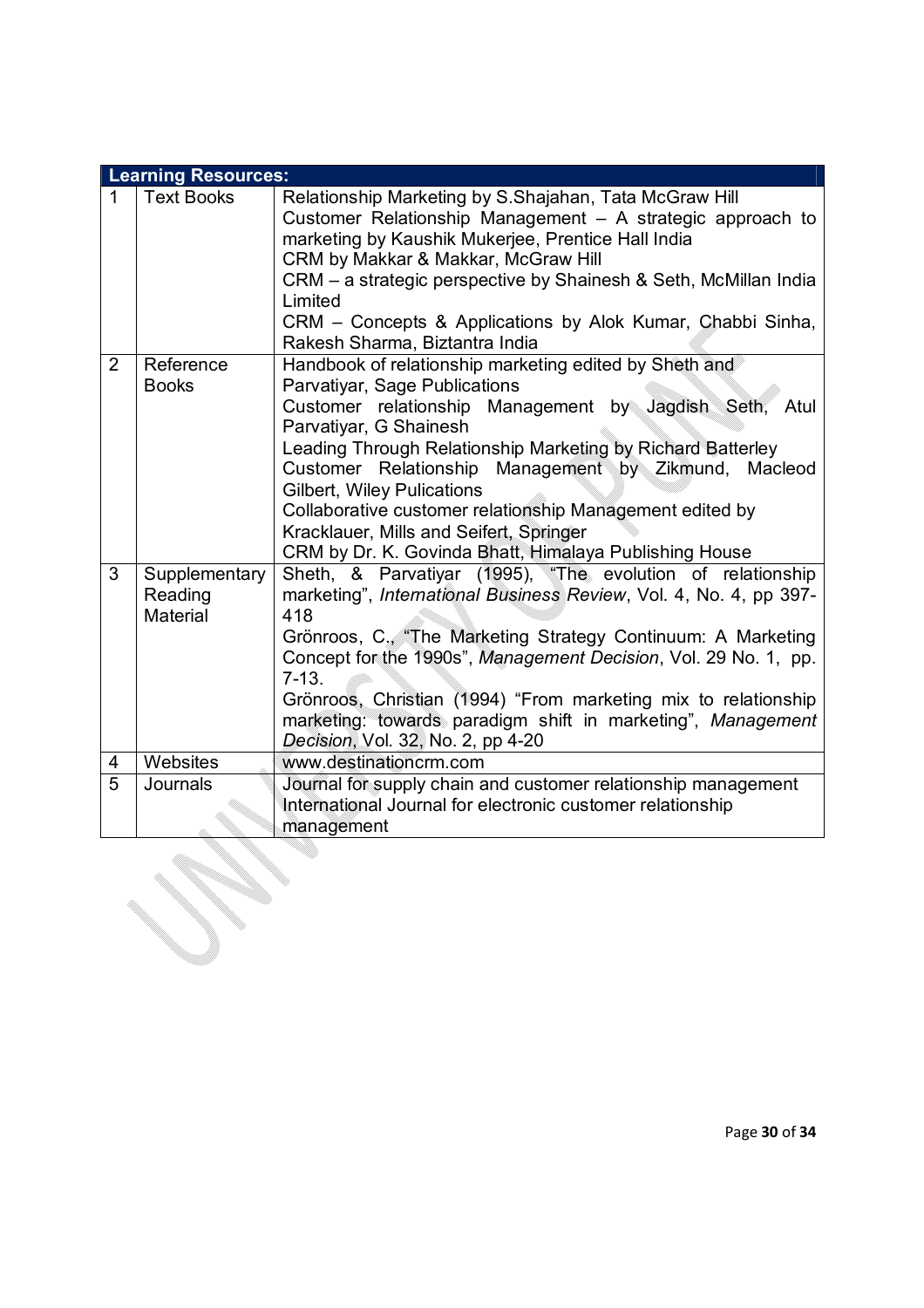| Semester     |                                   | <b>Credits</b> |                           |
|--------------|-----------------------------------|----------------|---------------------------|
| Course Code  | 204                               | Course Type    | <b>Full Credit Course</b> |
| Course Title | <b>Strategic Brand Management</b> |                |                           |

## **Course Objectives:**

|   | To familiarize students with concepts and practice of Brand Management     |  |  |
|---|----------------------------------------------------------------------------|--|--|
| 2 | To appreciate the importance of Brand Management in today's marketing      |  |  |
|   | environment and business climate                                           |  |  |
| 3 | To know various concepts like Power Brands, Super Brands, Heritage Brands, |  |  |
|   | <b>Cult Branding</b>                                                       |  |  |
| 4 | To understand the Brand Building Framework                                 |  |  |
| 5 | How to develop a Brand strategy                                            |  |  |
| 6 | To understand Brand Positioning                                            |  |  |
|   | How to Measure Brand Performance and Brand Equity                          |  |  |
|   | To have an understanding of Brand elements and Brand Association           |  |  |
| 8 | To understand the Brand Revitalization strategy                            |  |  |
|   |                                                                            |  |  |

 $\checkmark$ 

# **Syllabus:**

| Syllabus:      |                                                                   |                 |
|----------------|-------------------------------------------------------------------|-----------------|
| <b>Unit</b>    | <b>Contents</b>                                                   | <b>Number</b>   |
| Number         |                                                                   | <b>of</b>       |
|                |                                                                   | <b>Sessions</b> |
| 1              | <b>Introduction to Brands and Brand Management</b>                | 8               |
|                | 1. What is a Brand, why brands matter, can everything be          |                 |
|                | branded?                                                          |                 |
|                | 2. Branding challenges and opportunities                          |                 |
|                | 3. Concepts like Cult brands, Heritage brands, Power brands,      |                 |
|                | Super Brands, online Brands                                       |                 |
| $\overline{2}$ | 4. Branding Strategy                                              | 10              |
|                | <b>Identifying and Establishing Brand Positioning</b>             |                 |
|                | I) Making a strong Brand<br>1. Brand Knowledge, brand awareness-  |                 |
|                | 2. Building a strong brand, Brand Portfolio- Brand Building       |                 |
|                | Frame work by Kevin Keller, Brand building frame work by          |                 |
|                | Ramanuj Mujumdar, Brand Building Approach by David                |                 |
|                | Jobber                                                            |                 |
|                | 3. Building Global brands-Drivers, process,                       |                 |
|                | 4. Brand Value and Brand Value Pyramid                            |                 |
|                | II) Brand positioning: Introduction, identify and establish brand |                 |
|                | positioning, positioning guidelines,- Frame of reference choose   |                 |
|                | point of parity, choose point of difference, Establish points of  |                 |
|                | parity and points of differences, Positioning formula, 3Cs of     |                 |
|                | Positioning, Positioning strategy by Youngme Moon, Perceptual     |                 |
|                | Map                                                               |                 |
| 3              | <b>Planning and Implementing Brand Marketing program</b>          | 8               |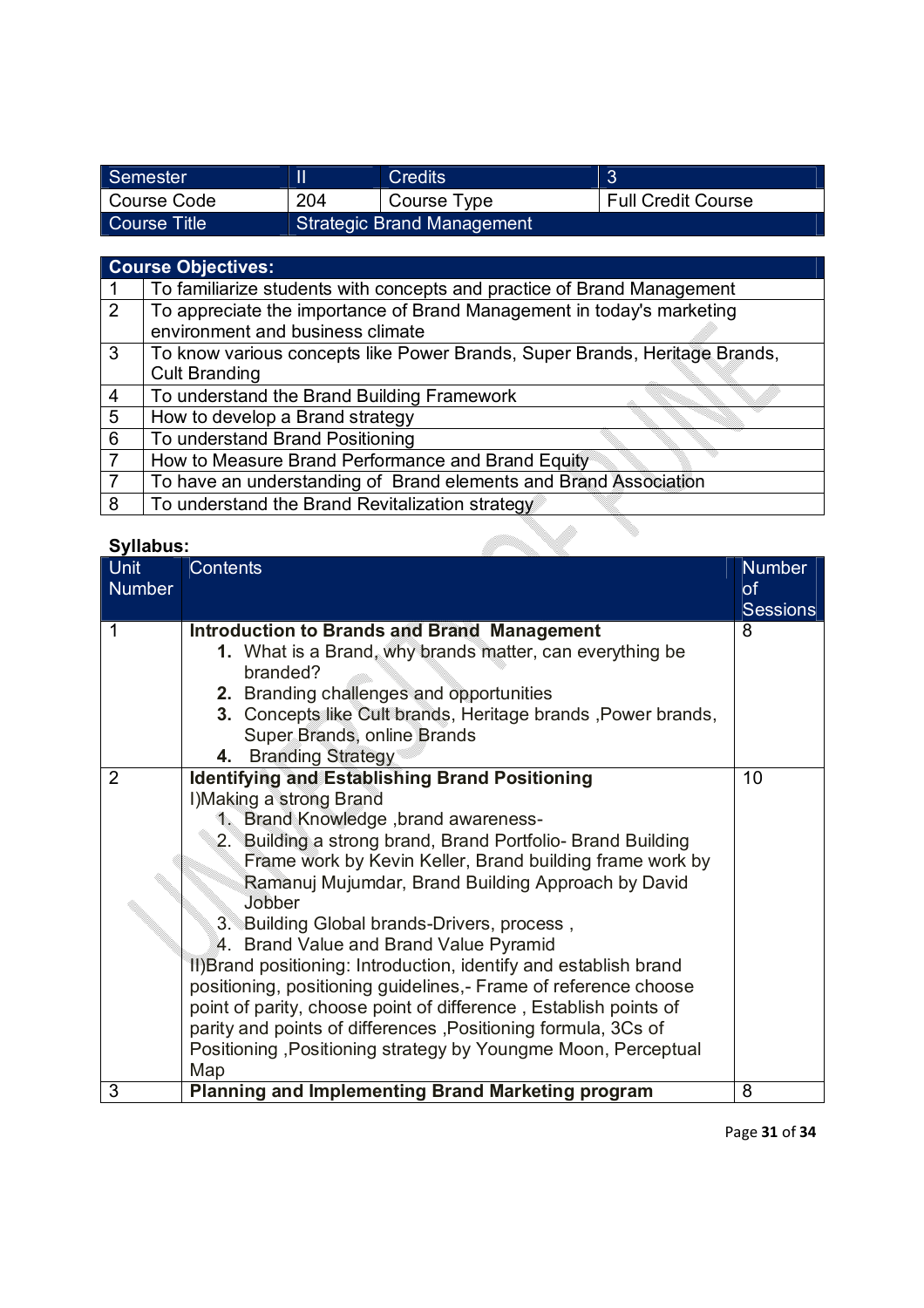|   | I)1. Brand elements                                              |   |  |  |
|---|------------------------------------------------------------------|---|--|--|
|   | 1. Choosing brand elements                                       |   |  |  |
|   | 2. Options for brand elements- Names, URL, Logo, Symbol,         |   |  |  |
|   | Characters, Slogan, Jingles, Colors, Packaging                   |   |  |  |
|   | II) Leveraging secondary brand associations:-                    |   |  |  |
|   | Cobranding, Ingredient branding, Licensing,                      |   |  |  |
|   | Celebrity Endorsement - History, Multiple product, Endorsement,  |   |  |  |
|   | Brand and celebrity Relationship, Measuring effectiveness of     |   |  |  |
|   | celebrity Endorsement                                            |   |  |  |
| 4 | <b>Measuring and Interpreting Brand Performance</b>              | 9 |  |  |
|   | Qualitative Technique- Free Association Projective<br>I)         |   |  |  |
|   | Technique, Brand personality                                     |   |  |  |
|   | Quantitative technique - Brand Awareness, Brand<br>$\parallel$ ) |   |  |  |
|   | identity, Brand Image, Brand Responses, Brand                    |   |  |  |
|   | Relationships, Brand Attitude, Brand Loyalty, Brand              |   |  |  |
|   | Switching                                                        |   |  |  |
|   | III)<br>Measuring outcomes of Equity                             |   |  |  |
|   | a) Models of Brand Equity-Aaker Model, Brandz model.             |   |  |  |
|   | Brand Equity Index model, Kevin Keller approach                  |   |  |  |
|   | CBE Model, Young and Rubicam Model                               |   |  |  |
|   | b) Methods - cost based, price based, consumer based             |   |  |  |
|   | c) Brand Equity Measurement System                               |   |  |  |
|   | d) Brand Valuation                                               |   |  |  |
| 5 | <b>Growing and Sustaining brand</b>                              | 5 |  |  |
|   | Design brand strategy<br>$\vert$ )                               |   |  |  |
|   | II) Brand Extensions                                             |   |  |  |
|   | Managing brands over time -<br>$\parallel$ )                     |   |  |  |
|   | a) Brand revitalization                                          |   |  |  |
|   | b) Rebranding                                                    |   |  |  |
|   | c) Brand rationalization Process- Pruning portfolio, liquidating |   |  |  |
|   | portfolio                                                        |   |  |  |
|   | d) Brand crisis Management                                       |   |  |  |
|   |                                                                  |   |  |  |

### **Learning Resources:**

|  | <b>Text Books</b>                                                                              | Keller, K. L. (2007). Strategic brand management: Building,  |  |  |
|--|------------------------------------------------------------------------------------------------|--------------------------------------------------------------|--|--|
|  |                                                                                                | measuring, and managing brand equity (3rd ed.). Upper Saddle |  |  |
|  | River, NJ: Pearson/Prentice Hall.<br>Sengupta Subroto (2009), Brand Positioning Strategies for |                                                              |  |  |
|  |                                                                                                |                                                              |  |  |
|  |                                                                                                | Competitive Advantage, Tata McGraw Hill.                     |  |  |
|  |                                                                                                | Moorthy and Y.L.R(1999), Brand Management-The Indian         |  |  |
|  |                                                                                                | context, Vikas Publishing House                              |  |  |
|  |                                                                                                | Jacoby, J & R, w. Chestnut, Brand Loyalty: Measurement and   |  |  |
|  |                                                                                                | Management, John Wiley and sons                              |  |  |
|  |                                                                                                | Brand Management, Harsh Verma, Excel Books                   |  |  |
|  |                                                                                                | Kapferer, Jean Noel, Strategic Brand Management Global       |  |  |
|  |                                                                                                |                                                              |  |  |

Page **32** of **34**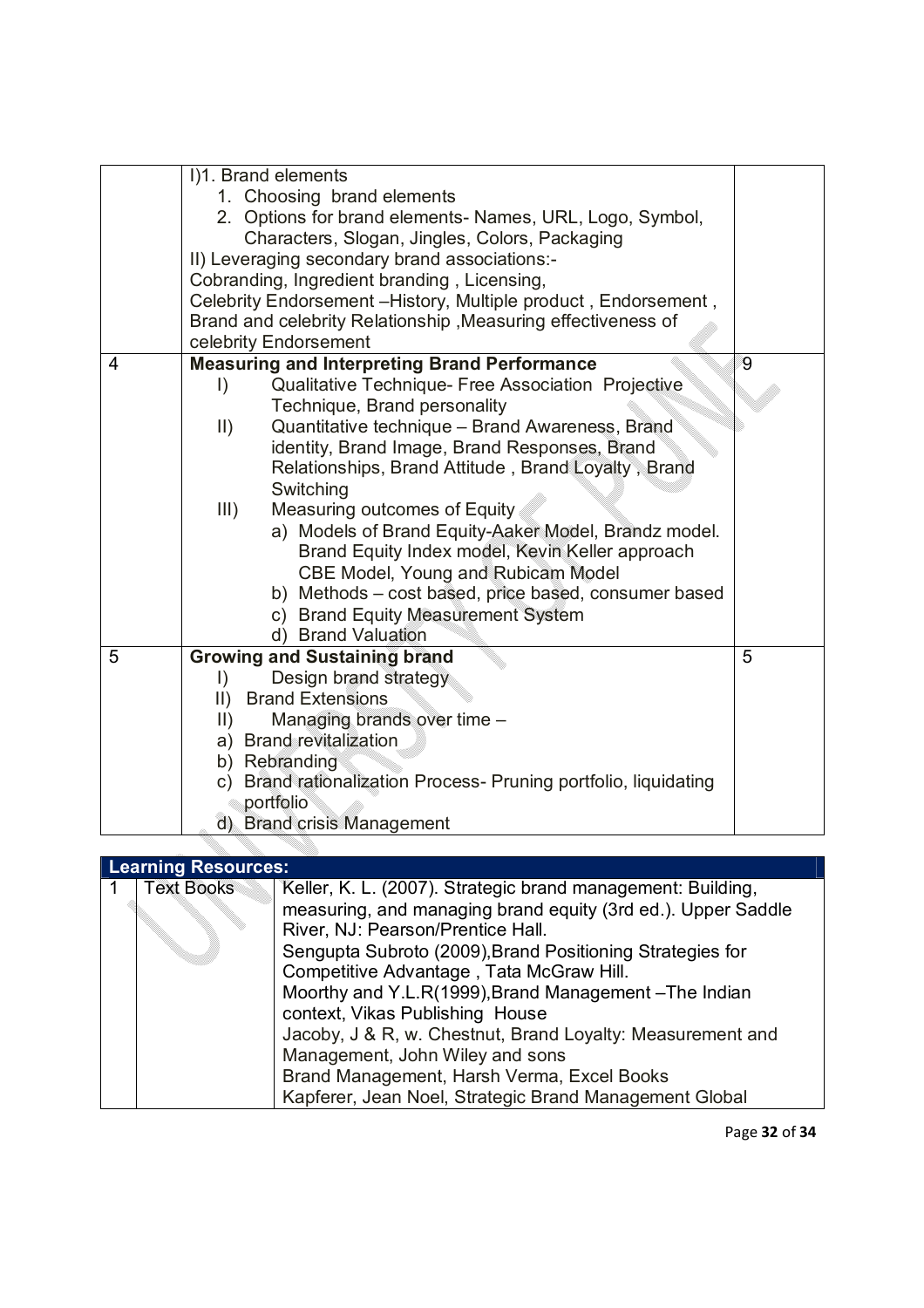|                |               | <b>Business press</b>                                                                       |  |  |
|----------------|---------------|---------------------------------------------------------------------------------------------|--|--|
|                |               | Harvard Business Review on Brand Management (1999), Harvard                                 |  |  |
|                |               | <b>Business Review Paperback Series</b>                                                     |  |  |
|                |               | Pran K. Choudhary(2001), Successful Branding, University Press,                             |  |  |
|                |               | New Delhi                                                                                   |  |  |
|                |               | S. A. Chunawalla(2011), Compendium of Brand Management,                                     |  |  |
|                |               | Himalaya Publishing House, Mumbai                                                           |  |  |
|                |               | U.C.Mathur (2006), Brand Management Text and Cases, McMillan                                |  |  |
|                |               | India Ltd.                                                                                  |  |  |
|                |               | Harsh Verma (2006), Brand Management, Text and cases, Excel                                 |  |  |
|                |               | books, New Delhi                                                                            |  |  |
| $\overline{2}$ | Reference     | Jagdeep Kapoor(2004) Brand Switch, Jaico Publishing House,                                  |  |  |
|                | <b>Books</b>  | Mumbai                                                                                      |  |  |
|                |               | S. Ramesh Kumar(2007) Marketing and Branding - The Indian                                   |  |  |
|                |               | Scenario, Pearson Education, New Delhi                                                      |  |  |
|                |               | N.M. Shanthi (2006), Branding Services, Global perspective, The                             |  |  |
|                |               | ICFAI University Press, Hyderabad, India                                                    |  |  |
| 3              | Supplementary | Neumeier, M. (2005). The brand gap: How to bridge the distance                              |  |  |
|                | Reading       | between business strategy and design (rev. ed.). Berkeley, CA:                              |  |  |
|                | Material      | <b>New Riders</b>                                                                           |  |  |
|                |               | Robin Landa, Designing Brand Experiences, United States:                                    |  |  |
|                |               | Wadsworth: cengage Learning, 2006, 1st edition.                                             |  |  |
|                |               | Business standard newspaper                                                                 |  |  |
|                |               | Ecomonic Times newspaper                                                                    |  |  |
|                |               | <b>Financial Express newspaper</b>                                                          |  |  |
|                |               | <b>Business Line Newspaper</b>                                                              |  |  |
| $\overline{4}$ | Websites      | www.brandchannel.com                                                                        |  |  |
|                |               | www.brandweek.com                                                                           |  |  |
|                |               | www.allaboutbranding.com                                                                    |  |  |
|                |               | www.agencyfaqs.com                                                                          |  |  |
|                |               | www.copernicusmarketing.com                                                                 |  |  |
| $.5\,$         | Journals      | Keller, Kevin Lane "Brand Report Card" (2000) Harvard Business                              |  |  |
|                |               | Review, February                                                                            |  |  |
|                |               | Ritson, Mark (2009) "Should You Launch a Fighter Brand?"                                    |  |  |
|                |               | <b>Harvard Business Review, October</b>                                                     |  |  |
|                |               | Aaker, David (2007) "Brand It or Lose It" California Management                             |  |  |
|                |               | Review, Fall, 50(1), 8-24                                                                   |  |  |
|                |               | Kindley, James, Heide Abelli, and Indra Reinbergs (2007)                                    |  |  |
|                |               | "Mountain Man Brewing Co.: Bringing the Brand toLight" CASE,<br>Harvard business publishing |  |  |
|                |               | Rust, Roland T., Valarie A. Zeithaml, and Katherine N. Lemon                                |  |  |
|                |               | (2004) "Customer-Centered Brand Management"Harvard                                          |  |  |
|                |               | <b>Business Review, September</b>                                                           |  |  |
|                |               | Dev, Chekitan (2008) "The Corporate Brand: Help or Hindrance?"                              |  |  |
|                |               |                                                                                             |  |  |
|                |               | Harvard Business Review, February                                                           |  |  |